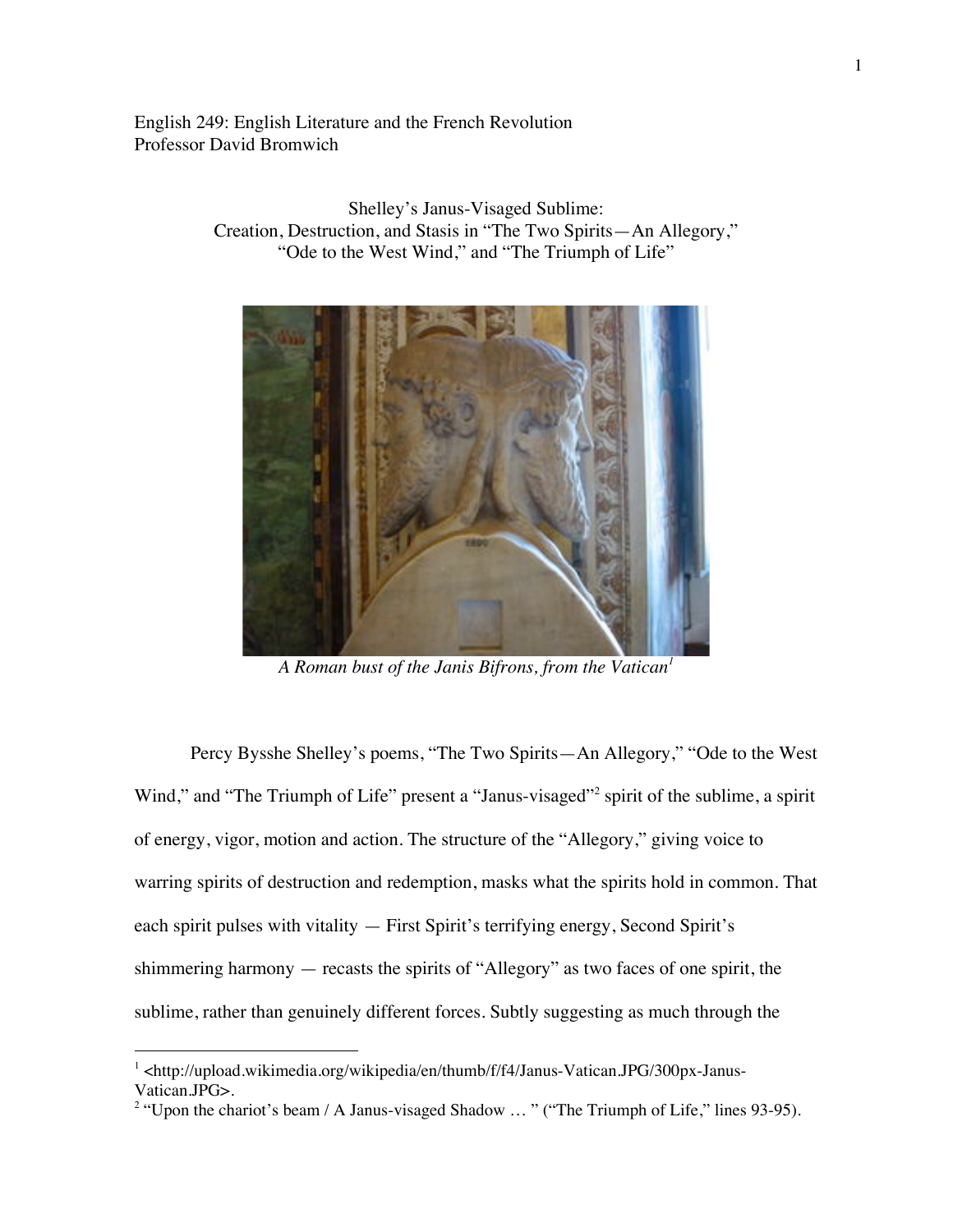imagery, meter and rhyme scheme of the "Allegory," Shelley progresses in "Ode to the West Wind" to fuse the two spirits into one alarmingly energized power, both "Destroyer and Preserver"  $(14)^3$ . Having re-oriented the epic struggle from one between sublime destruction and sublime creation to one between the sublime and its antithesis, Shelley can now illustrate that antithesis: a life without the sublime, neither terrifying nor redeeming. It would not even be life, but a walking death, Shelley suggests, employing ghoulish imagery in the "Ode" and especially in "The Triumph of Life," whose "public way" where urbanites purposelessly march through their day morphs rapidly into the setting for a dance of death. The sublime horrors of this dance raise questions about the sublime that the "Allegory" and "Ode" do not raise. Yet the fact that such modern listlessness ushers the dance in re-affirms the idea that life without the sublime is hardly life at all. Shelley brings this theme from the epic to the human with his reflections on his own life in the "Ode," and with Jean-Jacques Rousseau's exclamation, in "Triumph," that "I / Am one of those who have created, even / If it be but a world of agony" (293-295).

Thus, Shelley suggests that though we may be tempted to fear perverse energy as benevolent energy's opposite, it is but the latter's other face. The two are of the same kind and, like Janus' faces, inseparable. The opposite of both benevolent *and* perverse energy is the absence of energy. These two fundamental forces are in fact what we mean by life and death. Even a "destroyer," or Rousseau's "agony," represents a life-force at work; these are not death, though they may cause death. In an update of the Biblical impetus to "choose life,"4 Shelley implores us to agree to and indeed revel in a life of the sublime, even its

 $3$  All future numbers in parentheses refer to the corresponding line number or numbers in the poem being discussed.

<sup>&</sup>lt;sup>4</sup> Deut. 30:19. All Biblical references in this paper refer to the King James translation, at <www.biblegateway.com>.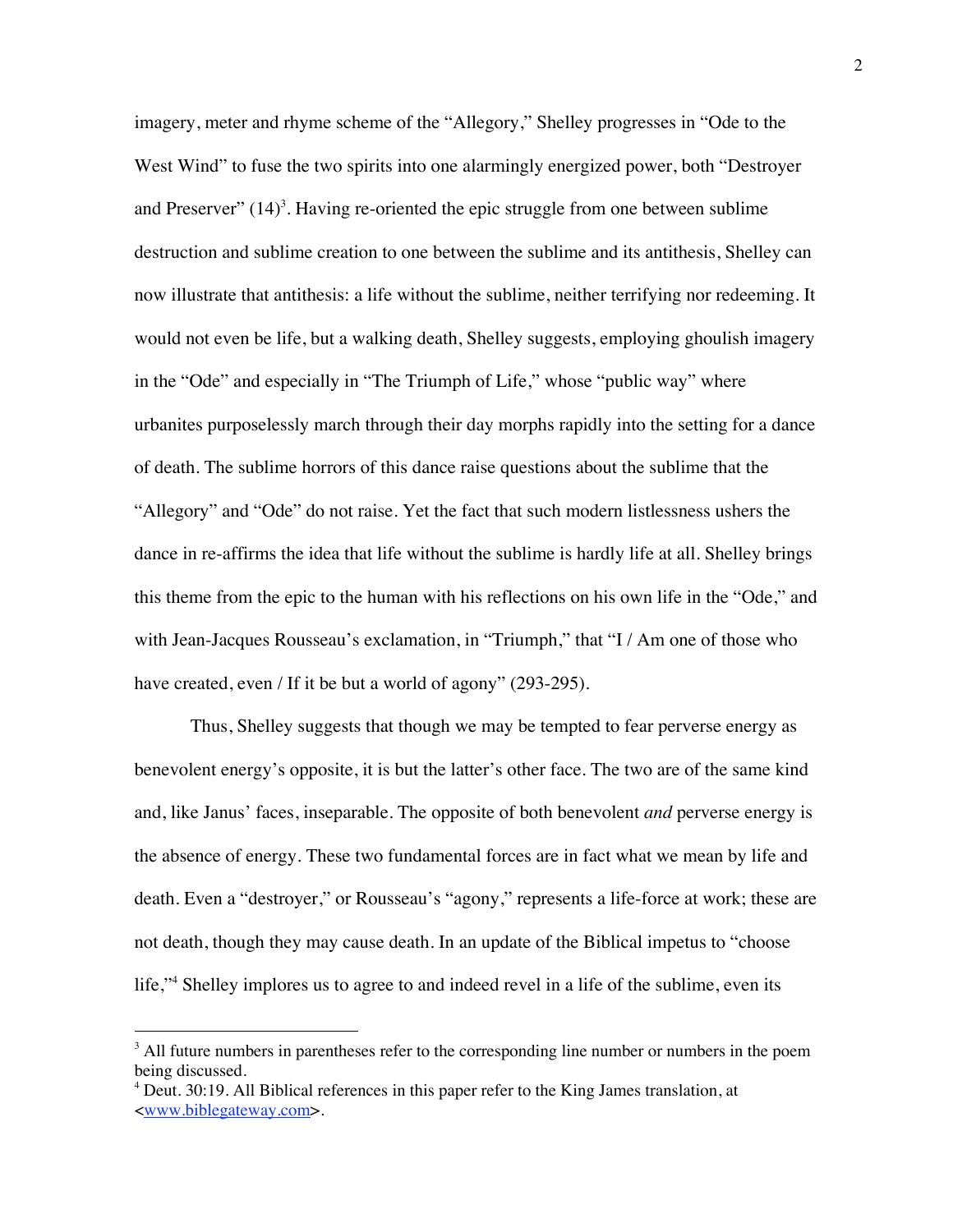work as a "destroyer" as well as a "preserver," rather than accept the drudgery of the "public way" and the profound death its weak, plebeian impotence presents.

## **I. Creation and Destruction in "The Two Spirits—An Allegory"**

Any discussion of the similarities between First Spirit and Second Spirit in "The Two Spirits—An Allegory" must begin with the differences between the spirits, for elucidating these differences is the poem's purpose, or at least its most explicit one. The stanza headings of "First Spirit" and "Second Spirit," followed by the voices of the spirits themselves, encourage the reader to hear the poem as a 32-line closet drama, the stanza headings like stage directions, as each spirit begins bellowing at the other the instant the other finishes bellowing at him. Shelley layers his poem atop Western culture's tradition of a separation between day and night and moral symbolism in that distinction. The tradition begins with Hebrew Scripture's creation story: "And God saw the light, that it was good: and God divided the light from the darkness. And God called the light Day, and the darkness he called Night."<sup>5</sup>

Shelley builds on this tradition, whose resonance in Western culture encourages the reader all the more to see the two spirits of night and day as "divided": when First Spirits shout to Second Spirit, "A shadow tracks thy flight of fire" (3); when First Spirit explains, "Bright are the regions of the air," but proclaims, as if cackling, that to this "bright" place, "Night is coming!" (5 and 8); when First Spirit prophecies, "The red swift clouds of the hurricane / Yon declining sun have overtaken" (21-22). (Red is of course not darkness, but, bearing a range of ominous associations, from bleeding to volcanoes to fiery explosions, it

 $5$  Genesis 1:4-5.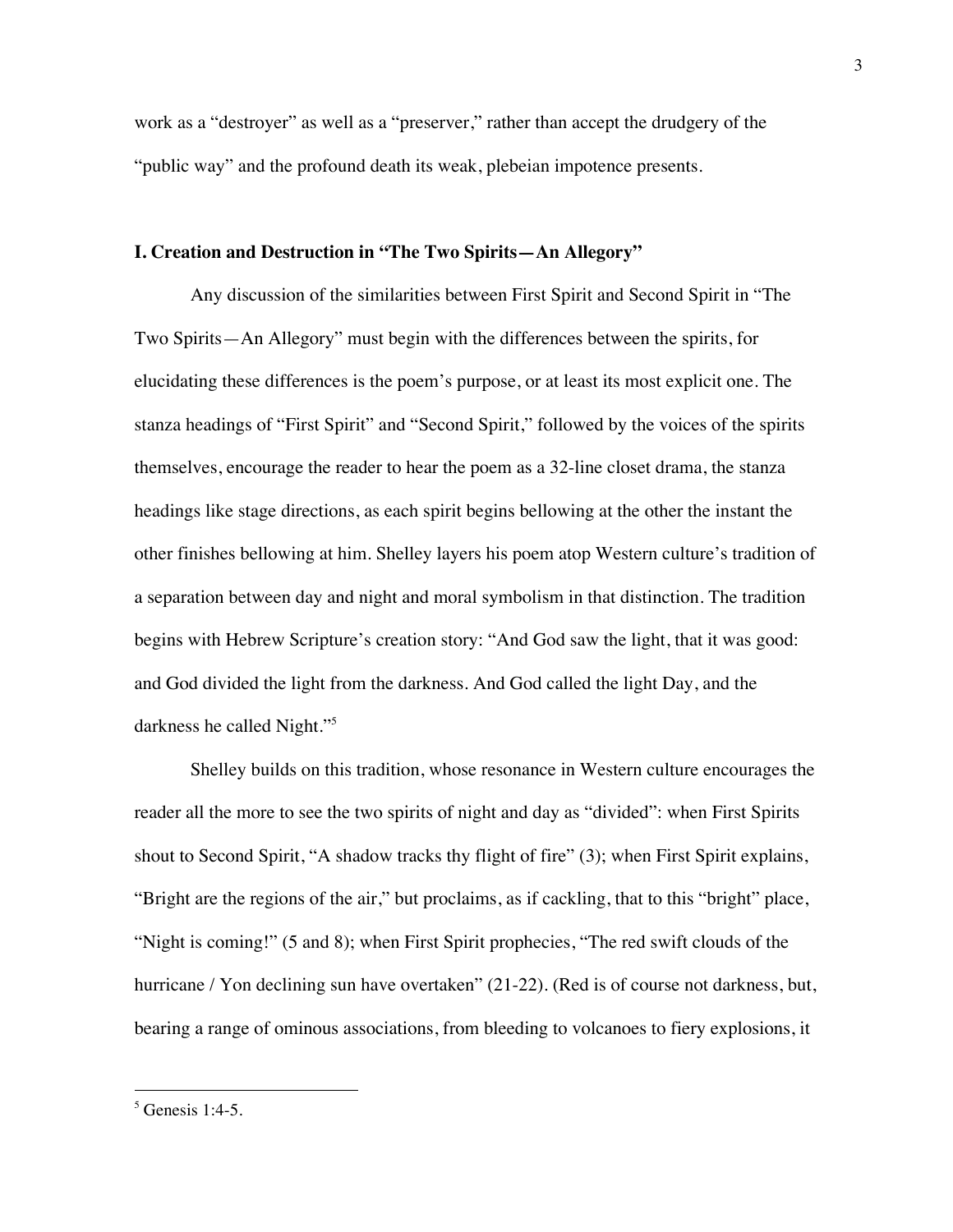is still an appropriate color to overtake the day and light represented by the "sun," which already is "declining.") Second Spirit's vows to "make night day" forge the counterpart to First Spirit in this "allegory" of the separation between light and darkness (16). Second Spirit promises that even if it "should cross the shade of night," it could "make night day" with "the lamp of love," with "golden plumes," and with a "flight" after which "the moon will smile with gentle light" and "meteors" — which scholars imagine to be shooting stars<sup>6</sup> — "will linger" (10-16). All of these lush images of bright light complete the poem's daynight dichotomy, while the words "love" and "gentle" link it directly to spirituality and morality.

Another reading of the poem might emphasize what First Spirit and Second Spirit have in common, rather than what drives them to battle. Nobody could doubt that the "Allegory" details two spirits in opposition, but another reading of the poem might reveal two spirits nevertheless of the same kind: the aesthetic grandeur and vitality of the sublime. In that sense, the vitality in the imagery, meter and rhyme of each spirit renders the poem not merely a battle of two spirits, but a view of two faces of the one spirit of the sublime. Consider First Spirit's imagery: what is remarkable is that, although extraordinarily foreboding, full of destruction, First Spirit itself is far

from an epitome of death. It froths with excitement. First Spirit's first salvo establishes it firmly in this sublime mold:

*O Thou who plumed with strong desire Would float above the Earth—beware! A shadow tracks thy flight of fire— Night is coming! Bright are the regions of the air And when winds and beams [ ] It were delight to wander there—*

<sup>6</sup> See Footnote 2 on page 137 of the *Norton Shelley*.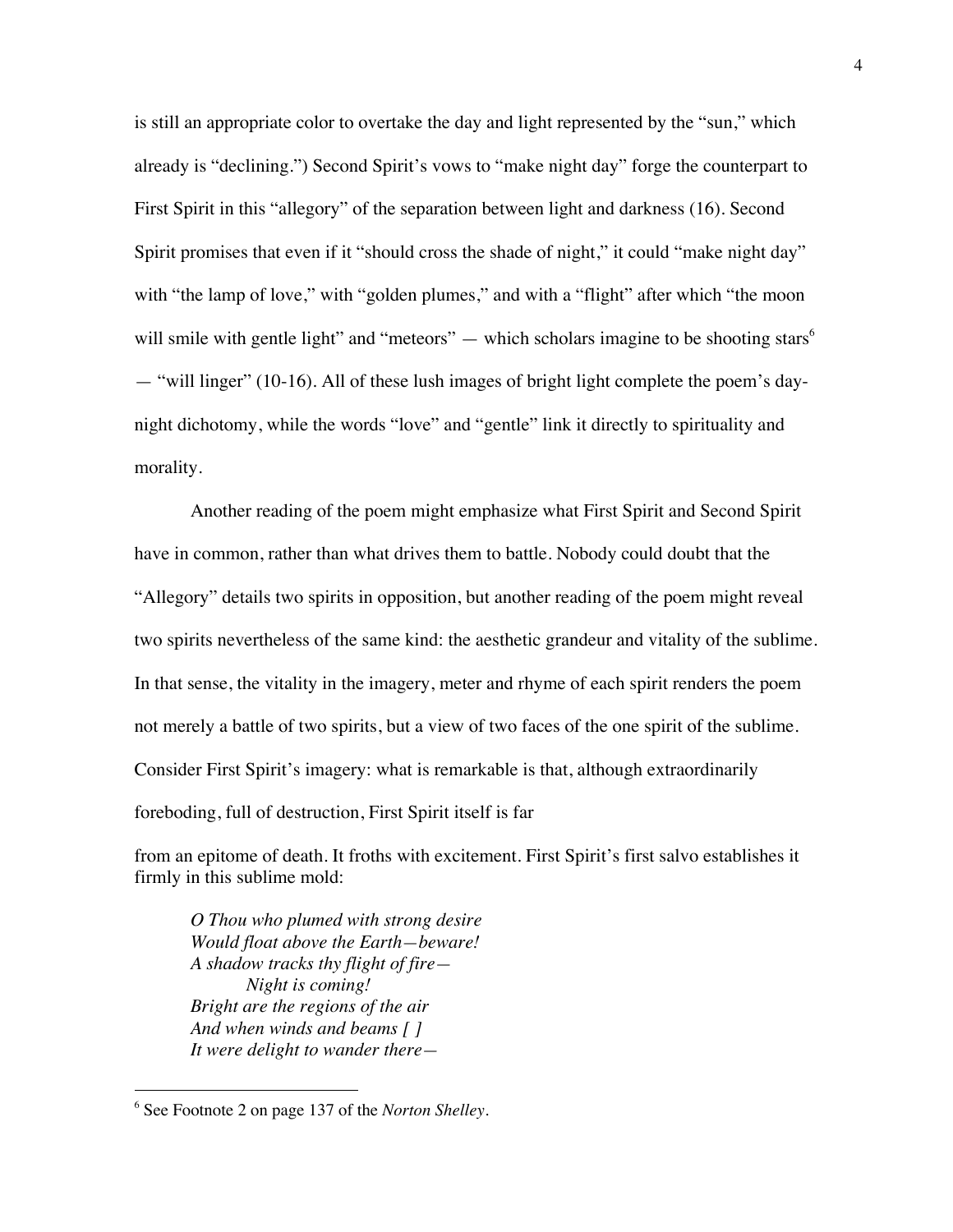# *Night is coming! (1-8)*

Here we have a "shadow" out to "track" — and, as the sinister connotation of "track" hints, and as "beware!" heralds, to destroy, literally to over-"shadow" — this mysterious "Thou," characterized by "strong desire" and by the spiritual transcendence of "float[ing] above the earth." One might be tempted to read First Spirit, then, as the opposite of desire and spiritual transcendence. But the desire to destroy a desire is in fact a desire of its own, and First Spirit too plans to inhabit "regions of the air." Something about this destructive force holds energy and motion. "Night" is not merely the absence of day, but its own living force, a thing that "is coming!" The exclamation points potently (if a bit too easily) heighten the awe accompanying this motion and power that First Spirit possesses. Consider First Spirit's response to Second Spirit:

*But if the whirlwinds of darkness waken Hail and Lightning and stormy rain— See, the bounds of the air are shaken, Night is coming. The red swift clouds of the hurricane Yon declining sun have overtaken, The clash of the hail sweeps o'er the plain— Night is coming.* (17-24)

Again First Spirit's language overflows with nature's primal, terrifying power: "whirlwinds," "waken," "stormy," "shaken," "swift," "hurricane," "overtaken," "clash," "sweeps." In the contrarian "but," followed by the sly suggestion of what might undo Second Spirit's plans, you can almost hear First Spirit cackling. Shelley suggests that although First Spirit can cause death, it is far from dying; it is as alive with the darker aspect of sublimity as the benevolent Second Spirit is with the lighter.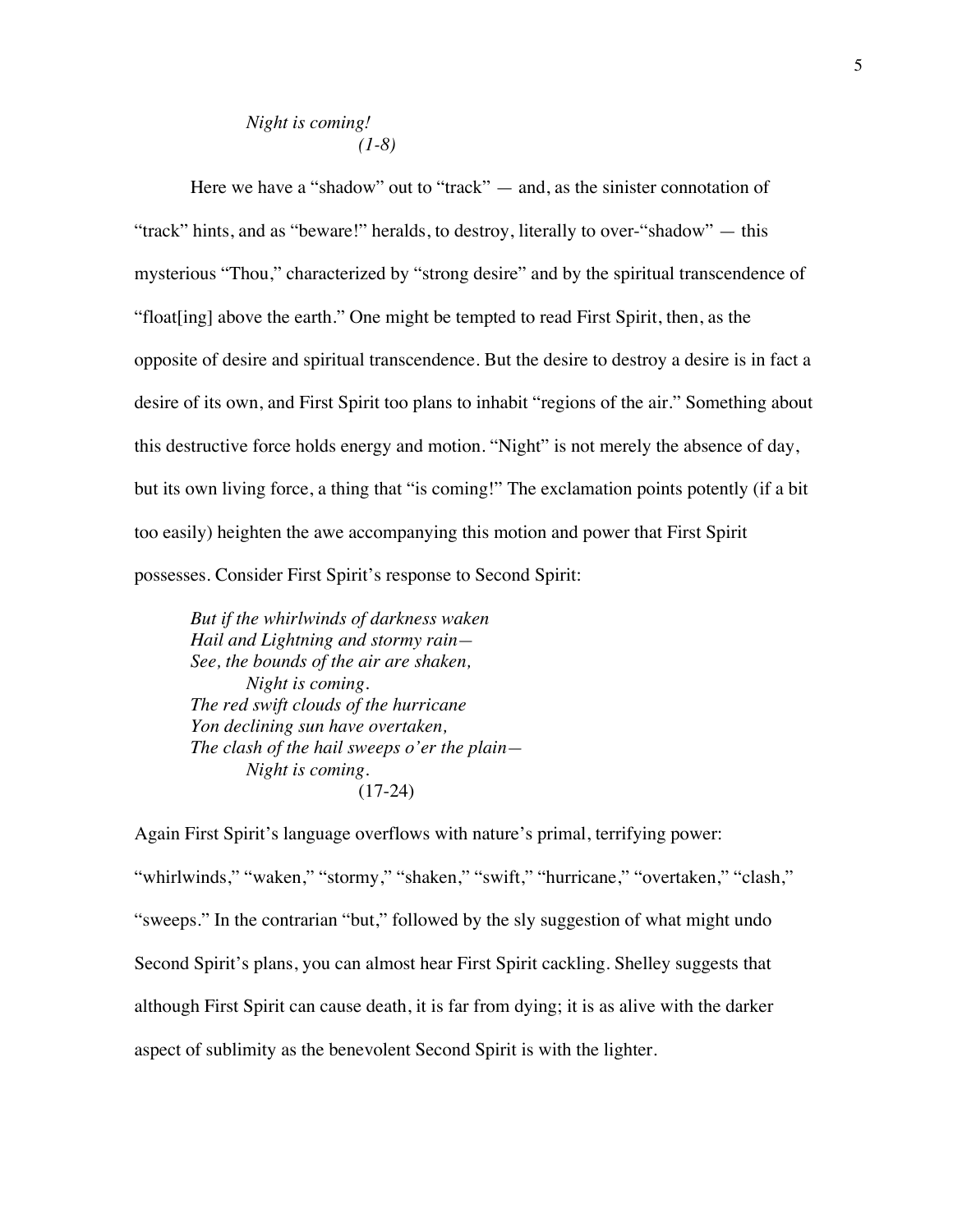The meter of First Spirit's speech augments the sense of kinetic vitality, as the reader comes to hear it in the poem's sound as well as understand it through the poem's diction. The strict iambic tetrameter creates the music of regular, rushing forward motion, like the beats of horse hooves in a hurtling chariot.<sup>7</sup> Tetrameter is an unconventional choice. Iambic pentameter is generally considered English's default meter, from Shakespeare to Milton to Frost. Shelley himself uses it in many works, including *Prometheus Unbound*. Given that the ear of a reader of English would expect five beats per line, Shelley's four gives his verse an unexpectedly brusque pace that jolts the reader. One hears the sound of lines wildly shooting out, lines too energized to bother with the *pro forma* five beats, so full of uncontainable energy, like hurricanes and whirlwinds, as to trip over themselves, skipping a line before finishing all five beats.<sup>8</sup>

The rhyme scheme works similarly to impart a fusion of energized motion and jarring surprises. If you consider lines 1, 2, 3, 5, 6 and 7 to be a poem of their own, the *ababab*<sup>9</sup> rhyme scheme deploys these tools: in the second line, the vigor in the unexpected sound (b rather than a); and in the remaining four lines, the driving momentum of the repeated sound of a after b after a, like a left foot and a right foot marching. The latter effect's variation — neither always *a* nor always *b*, but one after the other — lends it freshness that keeps its repetition a strong pulse rather than a lulling singsong, as can happen with a less varied scheme like heroic couplets. These six lines, a bottom half of a

 $7$  I will consider just such a chariot later in this paper, when I examine "The Triumph of Life." <sup>8</sup> The effect is the same as in the witches' speech in *Macbeth*, except Shakespeare goes one step

further than Shelley by choosing not only tetrameter but *trochaic* tetrameter rather than iambic, not only contradicting convention but beginning each line with a stressed syllable's electric shock. Poe borrows Shakespeare's choice in his aurally masterful poem, "The Raven."

<sup>&</sup>lt;sup>9</sup> We can assume quite safely that whatever word Shelley, had he not passed away too soon, would have chosen to complete line 6 would have completed the now-partially intact rhyme scheme of *ababab*, to which the rest of the poem keeps as well.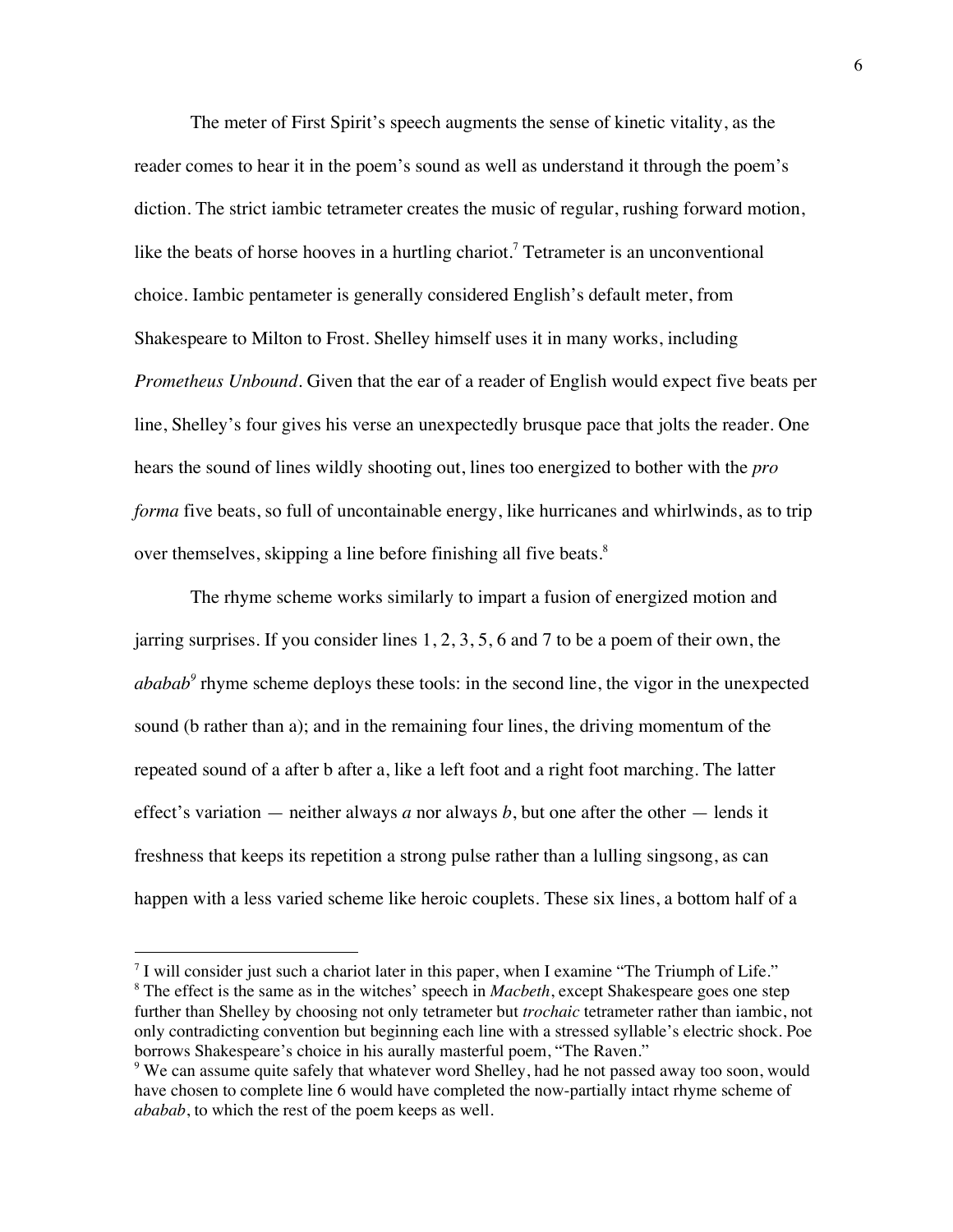Petrarchan sonnet, provide the perfect form for the line that most boldly establishes First Spirit's vital power  $-$  "Night is coming!"  $-$  to interrupt. This break in form jolts the reader again, calling attention to the line and lending it all the more energy. The punctuation marks, like cantillation marks, encourage the reader — again, potently, if too easily — to read with vigor, enhancing the aural motion, accompanying imagery of it.

Second Spirit's sublime sense of aesthetic transcendence and harmony reaching the level of grandeur mark it as different from First Spirit, a force of awe-inspiring creation against First Spirit's power of destruction. But the sublime quality of that sense in Second Spirit links Second Spirit to First Spirit and the sublime energy of that very destructive power. Thus are the two spirits different in type, but the same in kind. The feeling of the sublime can arise in many different ways. Second Spirit summons not the sublime terror of First Spirit, but sublime, aesthetically towering "love" (a word Second Spirit actually uses at line 11)—the sublime grandeur, the genuine aesthetic quality, and the energy the reader feels in the chance to trust Second Spirit that the world will survive, that he will succeed in his quest to "make night day" (16). Consider Second Spirit's responses to First Spirit:

*The deathless stars are bright above; If I should cross the shade of night Within my heart is the lamp of love And that is day— And the moon will smile with gentle light On my golden plumes where'er they move; The meteors will linger around my flight And make night day. (9-16)*

Everything about Second Spirit's imagery is full of beauty on awe-inspiring heights. The image of the moon smiling on Second Spirit's "golden plumes," as well as the shooting stars of "meteors" deeming them worth "linger[ing] around," creates a cosmic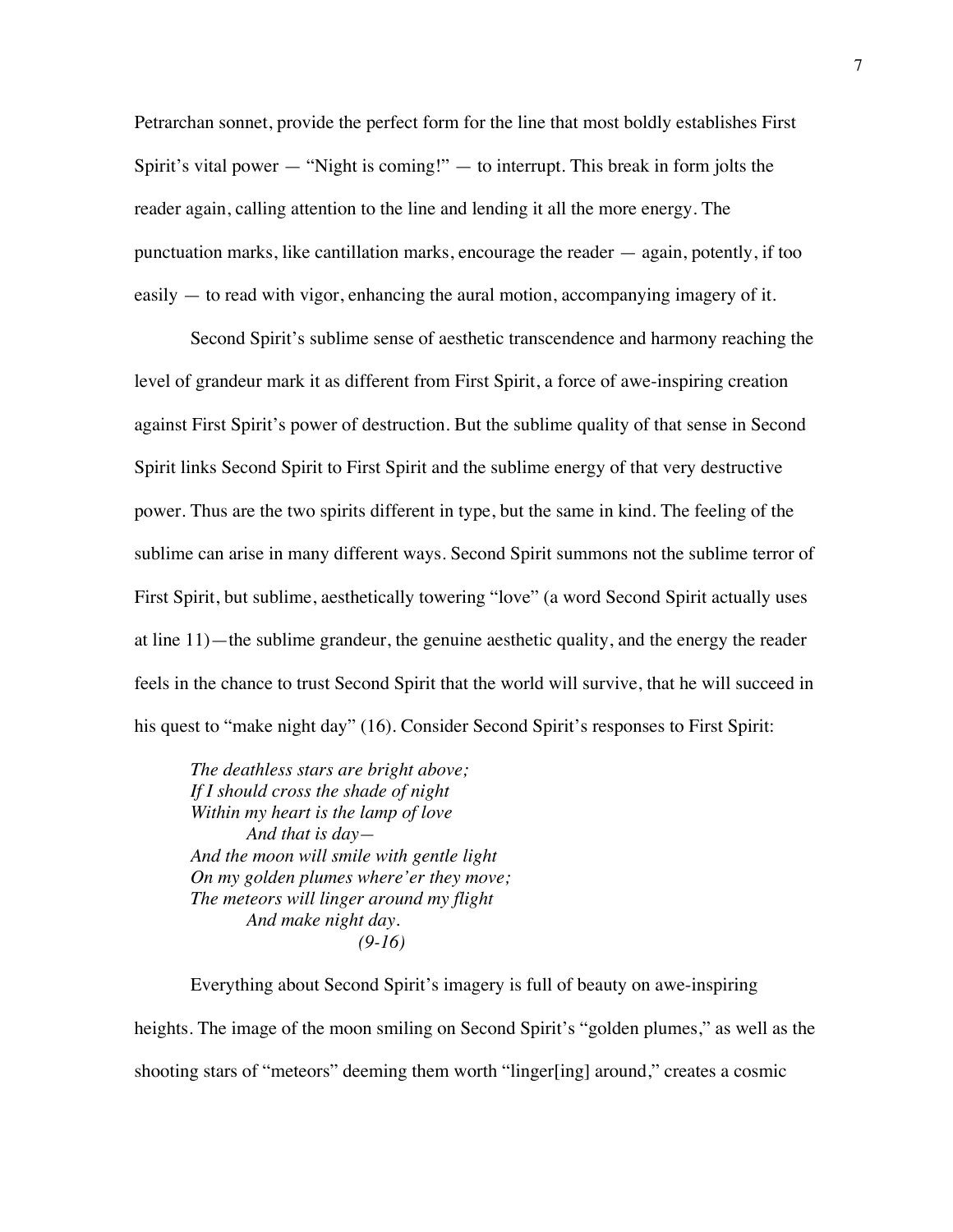scale, placing on it a sense of redemption. Celestial bodies like the moon and shooting stars are the deities of the ad-hoc religion of Romanticism's love of nature. These images of celestial bodies' approval, then, compose Shelley's equivalent of the Biblical moment, "And God saw the light, that it was good." Like the word "love," as I mentioned before, they lend a moral character to the light of the passage." The two lines that interrupt the stanza's form ("And that is day," and "And make night day") differ, as was not the case with First Spirit, whose interrupting lines were identical ("Night is coming!"). The difference is significant. The change from the doubt of, "If I should… / And that is day," to the certainty of, "And make night day," augments the spirit of deep peace. The meter and rhyme are the same as First Spirit's, lending Second Spirit the same sense of raw, hurtling motion and energy.

Spirits First and Second share not only meter and rhyme, but setting and matter, reinforcing that the two spirits are of the same kind. Second Spirit does not seek to wipe out First Spirit. He needs not *replace* night with day. He seeks only to "make" night day. If one can be turned into the other, they cannot possibly be that different. The specific image of the "meteors" suggests that shooting stars are all Second Spirit needs to change night into day. Just so, in Second Spirit's second stanza, Second Spirit agrees to "sail on the flood of the tempest dark," rather than seek to obliterate this "flood," this "night," for "the calm within and light around" can "make night day" (26-28). All Second Spirit needs to change "the gloom… deep and stark" into "day" is "My moonlike flight" (26-31). Night and day, then, are not different in kind. They are of one kind  $-$  the sublime  $-$  and with one set of features or another, with the "golden plumes" or "swift clouds of the hurricane,"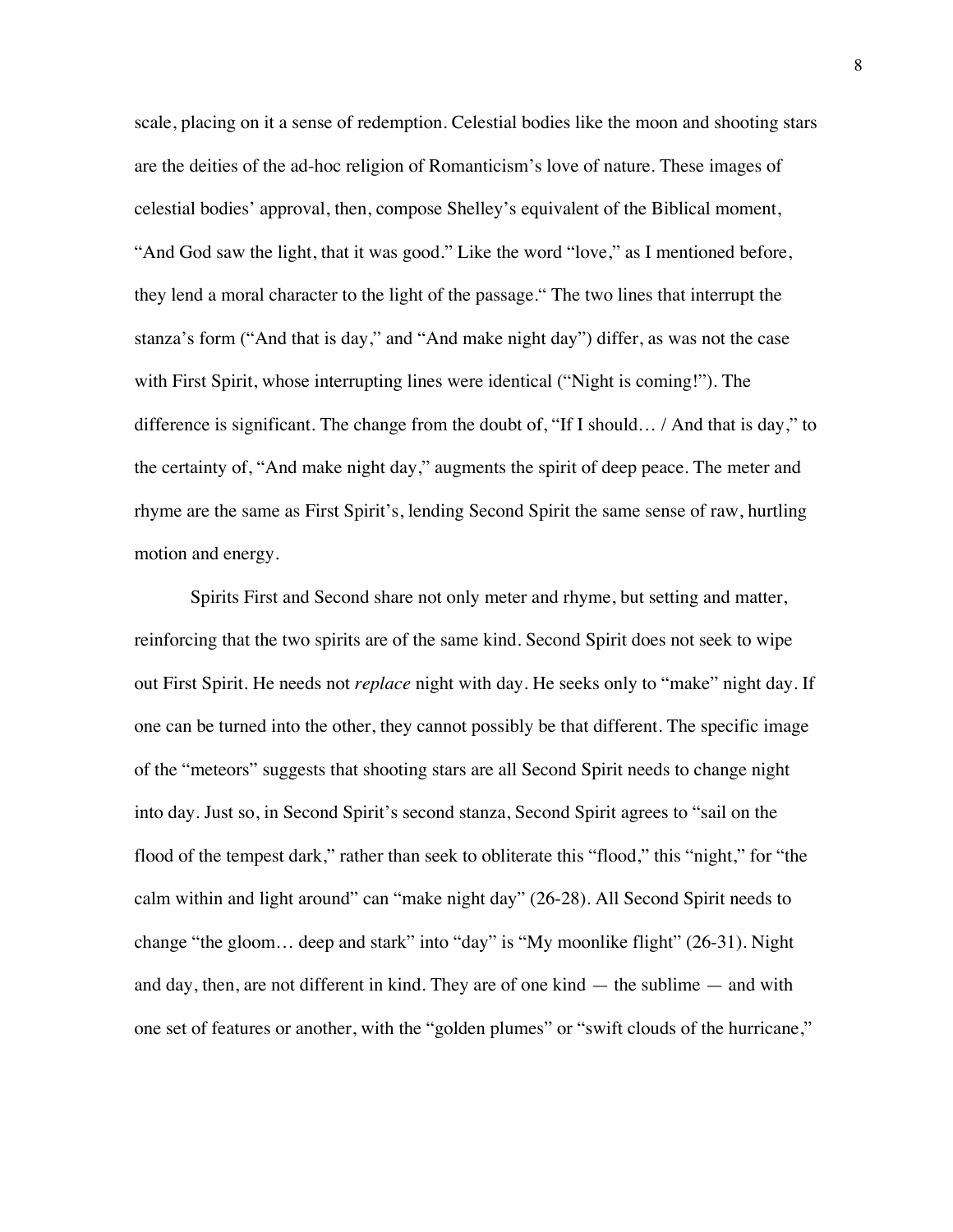this one kind has the potential to become either of its two types: either First Spirit or Second Spirit; either creation or destruction.

A poem called "The Two Spirits—An Allegory," in which each spirit vows to pervade the universe — spirits of no one place's "night" and "day" but the conditions themselves — invites the reader to imagine what the world would be like if characterized by one spirit or the other. Second Spirit wins the cosmic battle, as Shelley positions it second, allowing First Spirit time to wreak sublime chaos before Second Spirit seizes the world's reins and light the "lamp of love." But regardless of which spirit succeeded, the world would be characterized by sublime feeling and power — the one spirit in the war of "The Two Spirits" that cannot lose.

## **II. Creation, Destruction and Stasis in "Ode to the West Wind"**

 $\overline{a}$ 

Given that these dual forces of creation and destruction battle in an epic contest, yet on a deeper level are of the same kind, one wonders if this kind — the sublime life-force, comprising both Spirits First and Second — faces a cosmic foe of its own, the opposite of *both* creation *and* destruction. We do not meet this foe in "The Two Spirits—An Allegory." The poem never describes what the union of Spirits First and Second would look like, so neither can it illustrate what that united force might oppose. Revelations of both lie in a poem Shelley wrote about a year after the "Allegory": his "Ode to the West Wind."<sup>10</sup> To dive into Section I of the "Ode" after the "Allegory" — which, for all the energy the spirits hold in common, details at least in structure, and in core ways in

<sup>&</sup>lt;sup>10</sup> The *Norton Shelley's* editors "tentatively" estimate that Shelley wrote "The Two Spirits—An Allegory" "between October 1818 and February 1819" (*Norton Shelley*, p. 137). They date "Ode to the West Wind" at "October 20-25, 1819" (*Norton Shelley,* p. 297).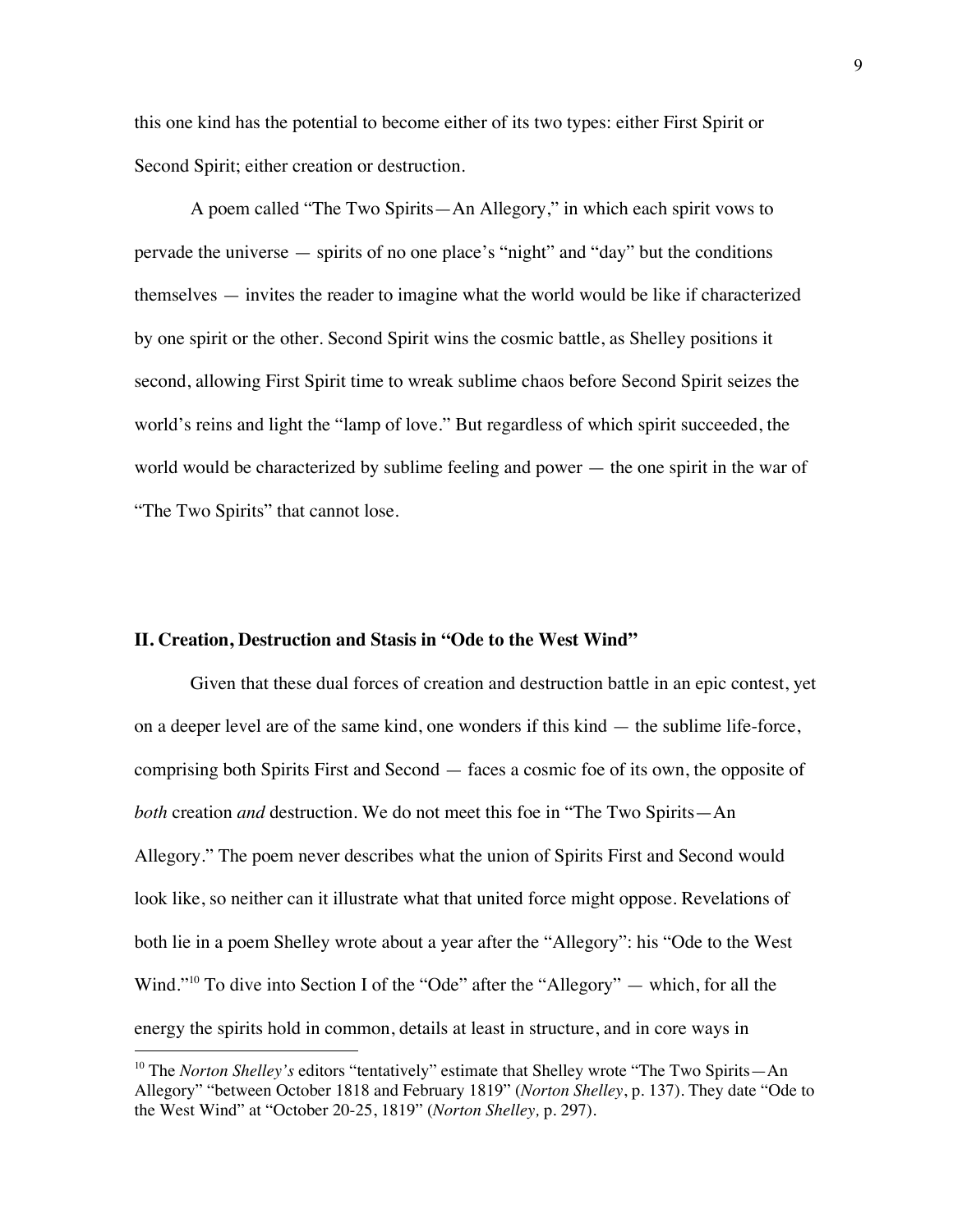meaning, destruction against creation — is to perceive the entire universe ripped insideout. In the West Wind, the two spirits are one.

With the first words, "O wild West Wind," we are again in the land of the sublime (1), not only in the apostrophic "O," or the word "wild" (repeated again at line 13), but the particular wind of the West. Shelley selects the wind whose origin would have stood, to readers in 1819, for the untamed, fierce, raw nature of the American continents' unsettled badlands, and that flows toward the East, as did the Israelites to the Promised Land and the Shepherds to the baby Jesus in Bethlehem, and as would modern pilgrims of the Judeo-Christian tradition. We begin in the flavor of the sublime particular to Second Spirit. "Thou breath of Autumn's being," the poem's speaker exclaims, suggesting a life-force ("breath") that supports existence ("being"), a benevolent act tantamount to creation itself (1). But consider how the speaker proceeds:

*Thou, from whose unseen presence the leaves dead Are driven, like ghosts from an enchanter fleeing,*

*Yellow, and black, and pale, and hectic red, Pestilence-stricken multitudes: O Thou, Who chariotest to their dark wintry bed*

*The winged seeds, where they lie cold and low, Each like a corpse within its grave… (2-8)*

Now we are once more immersed in First Spirit's sublime terror. The "unseen presence" of the "enchanter," presents a sinister figure in the vein of First Spirit's "shadow." That "shadow" possessed the awesome power to "track," to be "coming," to have "shaken" and "overtaken"; just so, the West Wind "drive[s]" and "chariotest[s]," orchestrating a fury of motion, which Shelley illustrates by summoning color after color, creating the sensation that one color after another is flying before one's eyes ("Yellow, and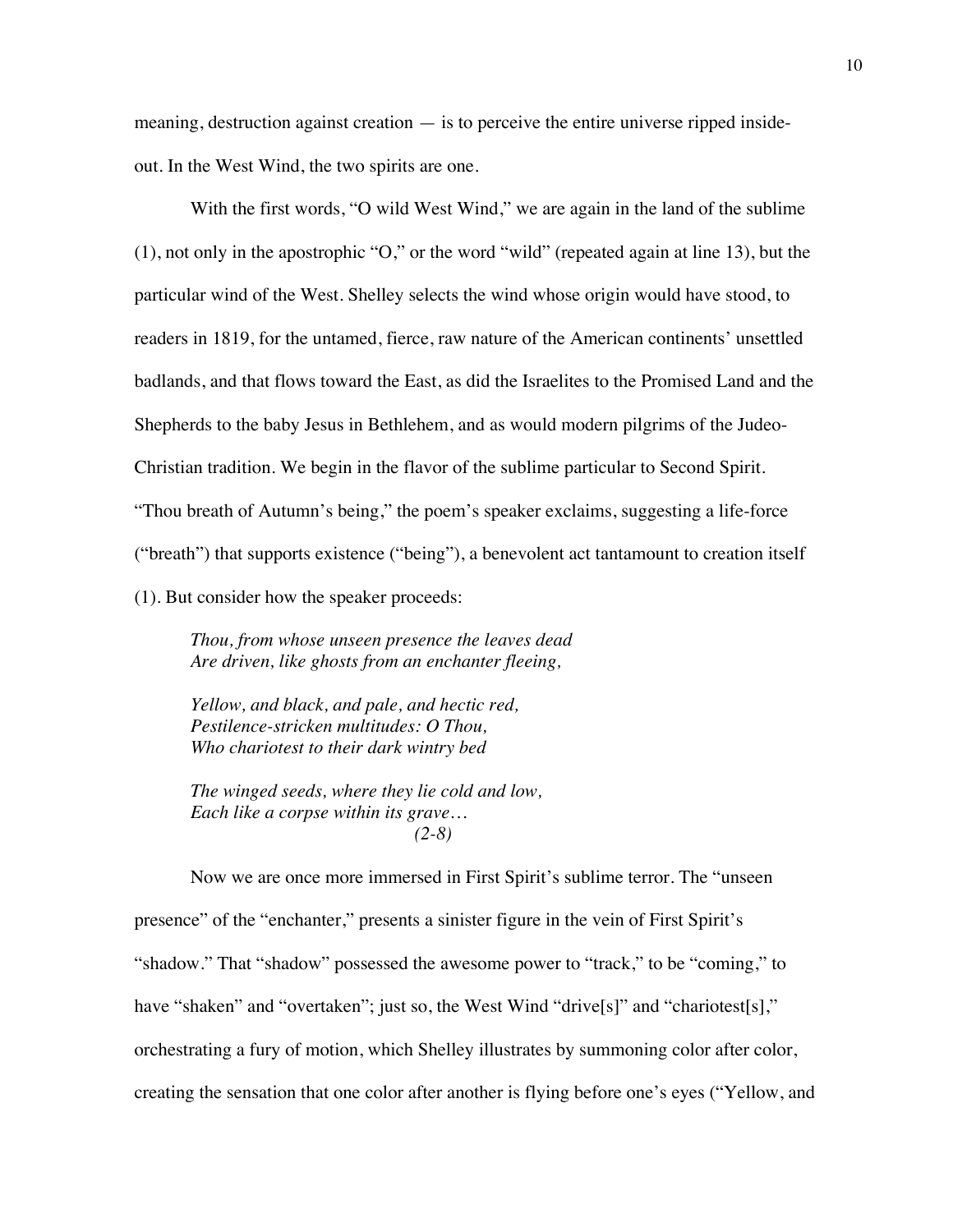black, and pale, and hectic red"). Shelley augments this terror with his strong imagery of the underworld, turning the West Wind's realm into a sort of *danse macabre*. The leaves are "dead," "like ghosts" and "fleeing," "pestilence-stricken" and — borrowing a word from the Bible's lexicon — "multitudes." As if this scene were not hellish enough, they too are bound for a "dark wintry bed… like a corpse within its grave." It is all under the aegis of the Lord of this Underworld, the "enchanter": the West Wind. Scholars have noted as well that in comparing the dead to leaves, Shelley borrows an image whose rich lineage through Homer, Virgil, Dante and Milton positions the scene of the West Wind as the latest "journey to the underworld" in a rich history of such.<sup>11</sup>

Shelley returns the Wind, however, to the Second Spirit's realm of sweet creation and calm, life-giving repair, showing the reader what rites it performs in the Spring:

*…until Thine azure sister of the Spring shall blow*

*Her clarion o'er the dreaming earth, and fill (Driving sweet buds like flocks to feed in air) With living hues and odours plain and hill: (8-12)*

We are now a world apart from the previous stanzas' dance of death. "Flocks" summons both pastoral simplicity and peaceful trust — as perfect as a flock's before its master — in the God of the Judeo-Christian tradition, a tradition rich in shepherds, from Abel to Moses to David to Jesus, who of course is "the lamb of God" as well. "Clarion" dips too into Judeo-Christian imagery of breathing new life into the dead. But Shelley transposes the "clarion" into the Romantic religion of nature. This "clarion" awakens the world not to the Last Judgment but to "sweet buds… with living hues and odours plain and hill." Even the

<sup>11</sup> See footnote 2 on p. 298 of the *Norton Shelley*.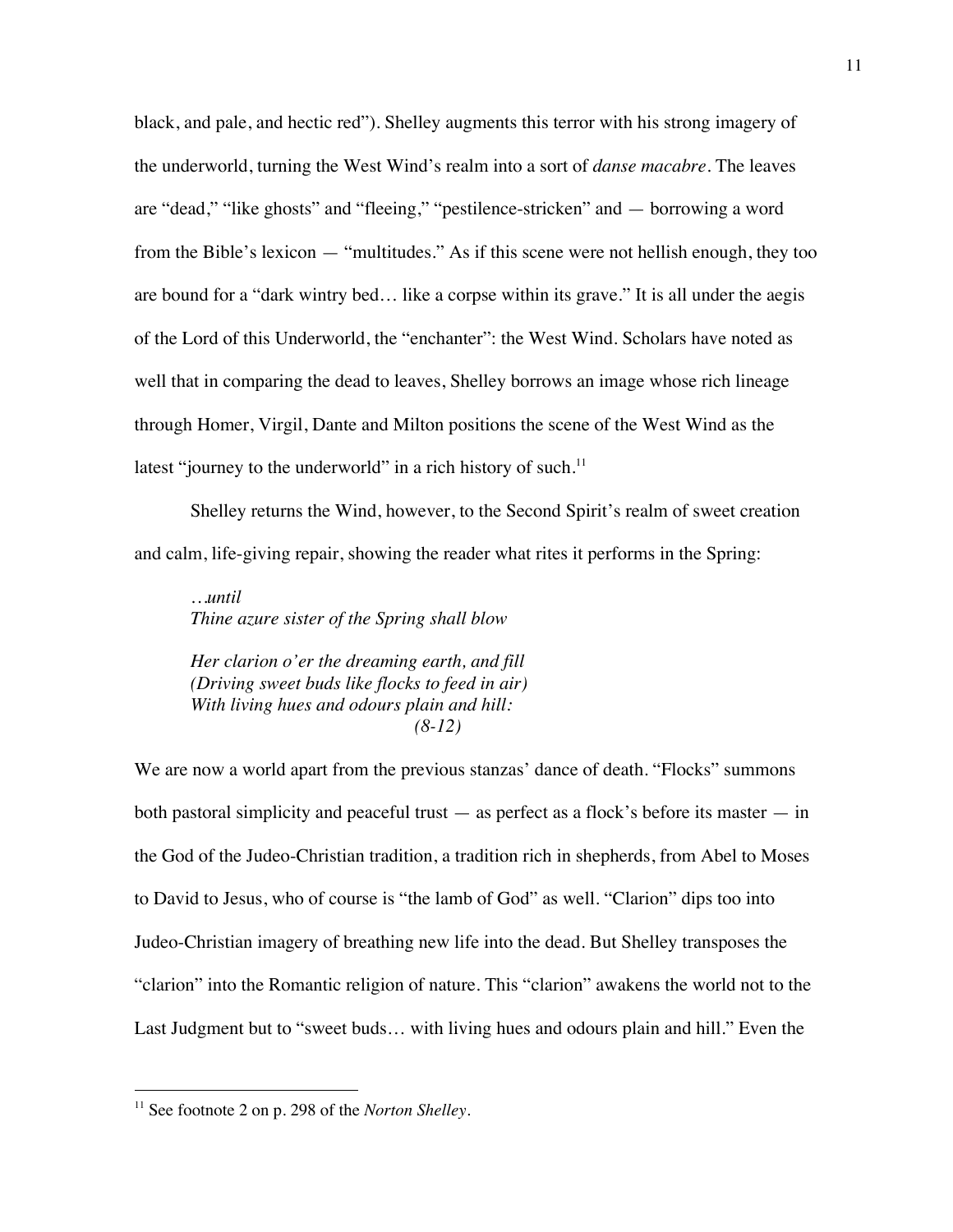state before this redemption is no gruesome fate, but "the dreaming Earth." First Spirit is a Hegelian thesis, Second Spirit the antithesis. In the West Wind, we find synthesis: "Wild Spirit… Destroyer and Preserver" (13-14).

More significant than the fact that the West Wind can *both* destroy *and* preserve is the fact that even its destruction holds *in it* a quality of preservation, just as First Spirit represented too a kind of life-force in the sublime energy that destruction demands and represents. The leaves' dance of death is fearsome. Consider also, though, that Christian scripture proclaims, "The dead shall be raised,"<sup>12</sup> which is too one of Judaism's Thirteen Principles of Faith.<sup>13</sup> To oversee the "driv[ing" of the dead is ominous, yet were it not for the West Wind driving these "leaves dead," they would not be moving at all. The West Wind's force is terrifying in its grandeur, and the leaves turn "driven" and "fleeing" and "hectic" at its whim, but at least the leaves have energy and motion now once again. In just the first three stanzas of the "Ode," first the reader sees the West Wind as a force that gives life; then he encounters it as a force that orchestrates death; finally, he sees that in orchestrating death, there is at least orchestration, bearing more vitality than no orchestration at all.

The synthesis in the West Wind of both First and Second Spirit suggests an image for the sublime's opposite, for a world that indeed had no orchestration of all, devoid of any energy and vitality. Wind has deep resonance in Western culture as a symbol of life. It is always in motion. The word "wind" is not far in meaning from spirit, which in turn is linked to soul. In Hebrew, for instance, "wind" and "spirit" are in fact the same word,

 $12$  1 Corinthians 15:52.

<sup>13 &</sup>quot;The Belief in the Resurrection of the Dead," *The Thirteen Principles of Faith of Moshe ben Maimon*, <http://www.fordham.edu/halsall/source/rambam13.html>.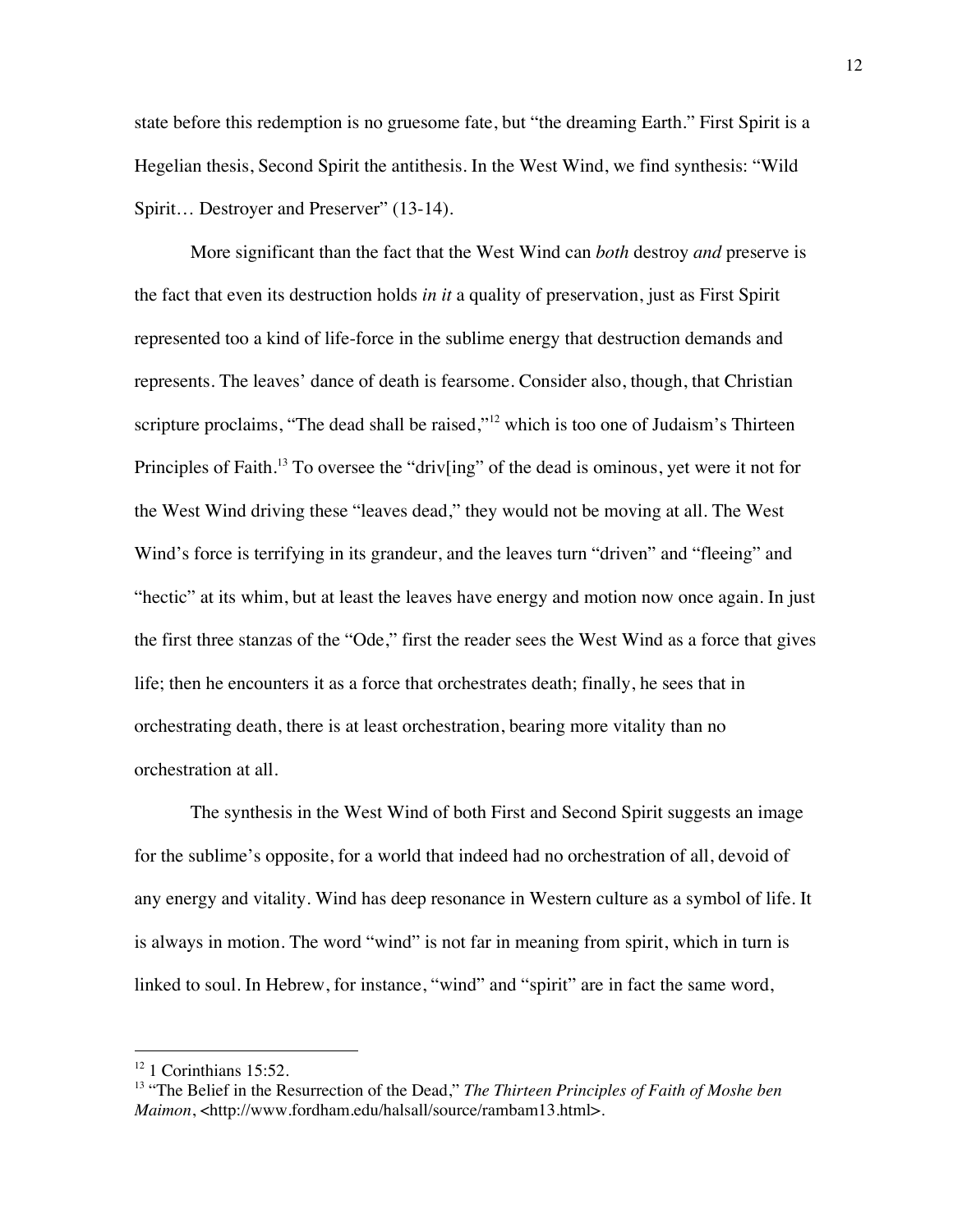, *ruach*. Consider William Wordsworth's lines in the opening of his epic poem, *The Prelude*:

> *O there is blessing in this gentle breeze, A visitant that while it fans my cheek Doth seem half-conscious of the joy it brings From the green fields, and from yon azure sky…*

*For I, methought, while the sweet breath of heaven Was blowing on my body, felt within A correspondent breeze…14*

The absence of wind is mere still air: the emptiest void we know. It is robbed of vitality, without creation or even destruction. It is stasis. Perhaps nothing is so without energy in this condition as a dead leaf, small, as thin as a thing can be, after a time colorless, always motionless. When the reader considers a life without wind, he realizes that Shelley's tale of the West Wind's "breath" and "spirit" is not merely telling a story, but describing a power to be battled for. To be blown through life's wind once more, free from stasis' helplessness to move, feel or act, is at stake.

Shelley hints at this death in Section IV of the "Ode." The speaker, one presumes, is mired in it, so earnestly does he yearn for the Wind to redeem him. Here, the previous three stanzas' epic scale shrinks to the hauntingly personal. Shelley's speaker describes a childhood of joyful energy, by implication mourning too his adult life stripped of vitality. He explains:

*If I were a dead leaf thou mightest bear… … and share*

*The impulse of thy strength, only less free Than thou, O Uncontroulable! If even I were as in my boyhood, and could be*

 $14$  <http://64.233.161.104/search?q=cache:BHGQbX7qvUJ:www.gutenberg.org/files/12383/12383-

<sup>8.</sup>txt+%22o+there+is+blessing%22&hl=en&gl=us&ct=clnk&cd=8&client=safari>.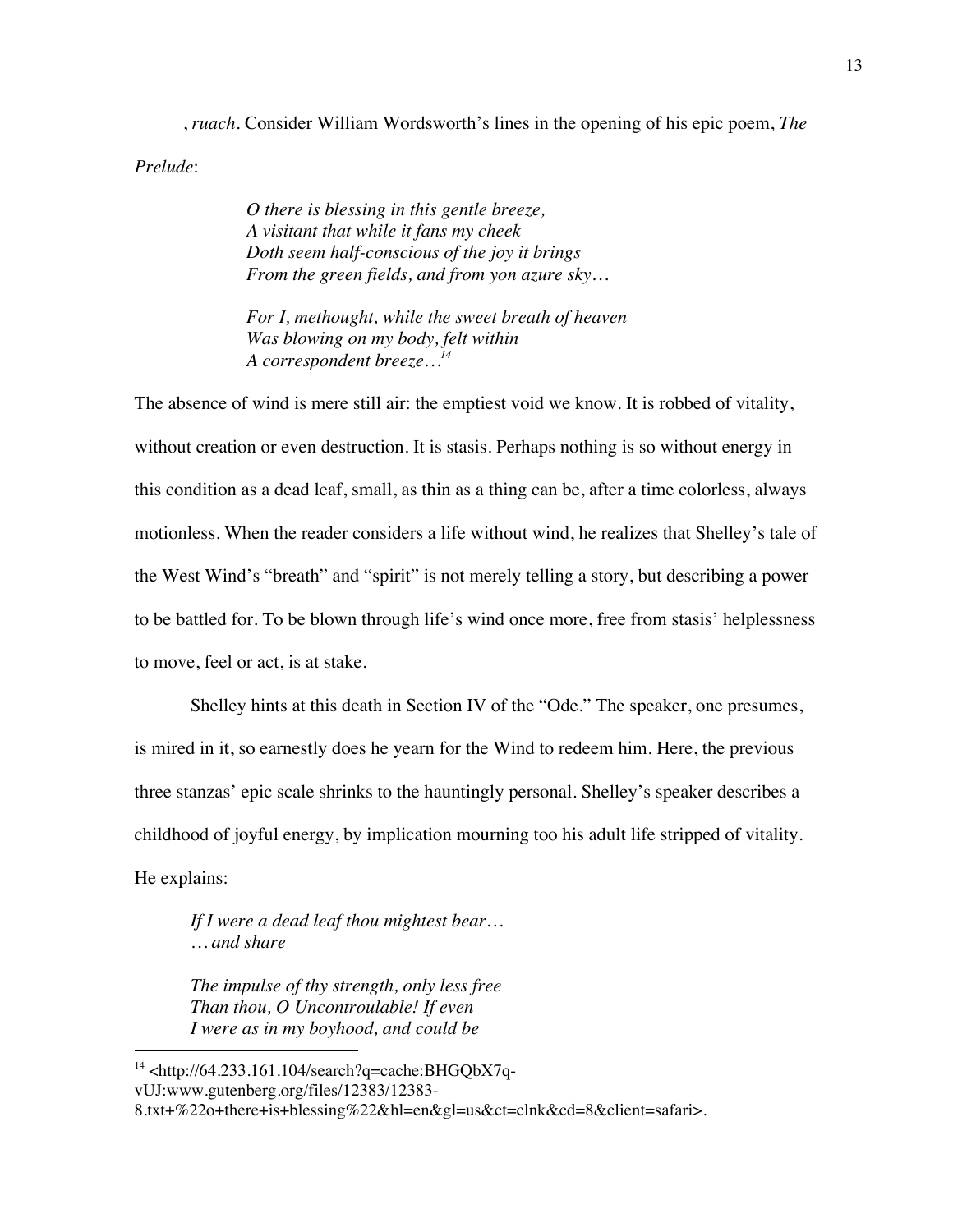*The comrade of thy wanderings over Heaven…*

*… in prayer in my sore need. Oh! lift me as a wave, a leaf, a cloud! I fall upon the thorns of life! I bleed!*

*A heavy weight of hours has chained and bowed One too like thee: tameless, and swift, and proud. (43, 44-49, 52-56)*

In this way, the speaker describes his transformation, indeed degeneration, from child into adult as a morphing from the sublime to the plebian. The reader infers, beginning with, "If I were a dead leaf," that the speaker is indeed a dead leaf (the "If I were," to begin this apostrophic plea, functions as a poetic version of that self-parodying way to begin asking a friend for advice: "If I were having a problem with my girlfriend… not that I am; let's just say if I were…"). What the West Wind does with dead leaves is no secret. He "drive[s]" them and "chariotest[s]" them. He is an "enchanter," his leaves like "ghosts." For the speaker to have the West Wind "bear" him would not be all cheerful "comrade[ship]" and peacefully soaring "wanderings." The speaker knows it. He reveals as much awe as joy in his yearning for "the impulse of thy strength," and the epithet, "O Uncontroulable!" — two descriptions that epitomize the fused creative and destructive powers of the sublime, whose terrible aesthetic matters most, and with whom whether creation or destruction is at hand is almost beside the point. Just so, the speaker is willing, indeed desperate, for "the impulse of thy strength." Even the most terrifying energies of destruction are energies.

True death lies not there, but in the life  $-$  the walking death, rather  $-$ -- of an adult adrift amidst modernity. The "heavy weight of hours" refers to the spiritual "chain[s]" of having lived so many hours, years, and experiences that one can never return to the psychological Eden of childhood's pure divinty. It also refers, perhaps more significantly,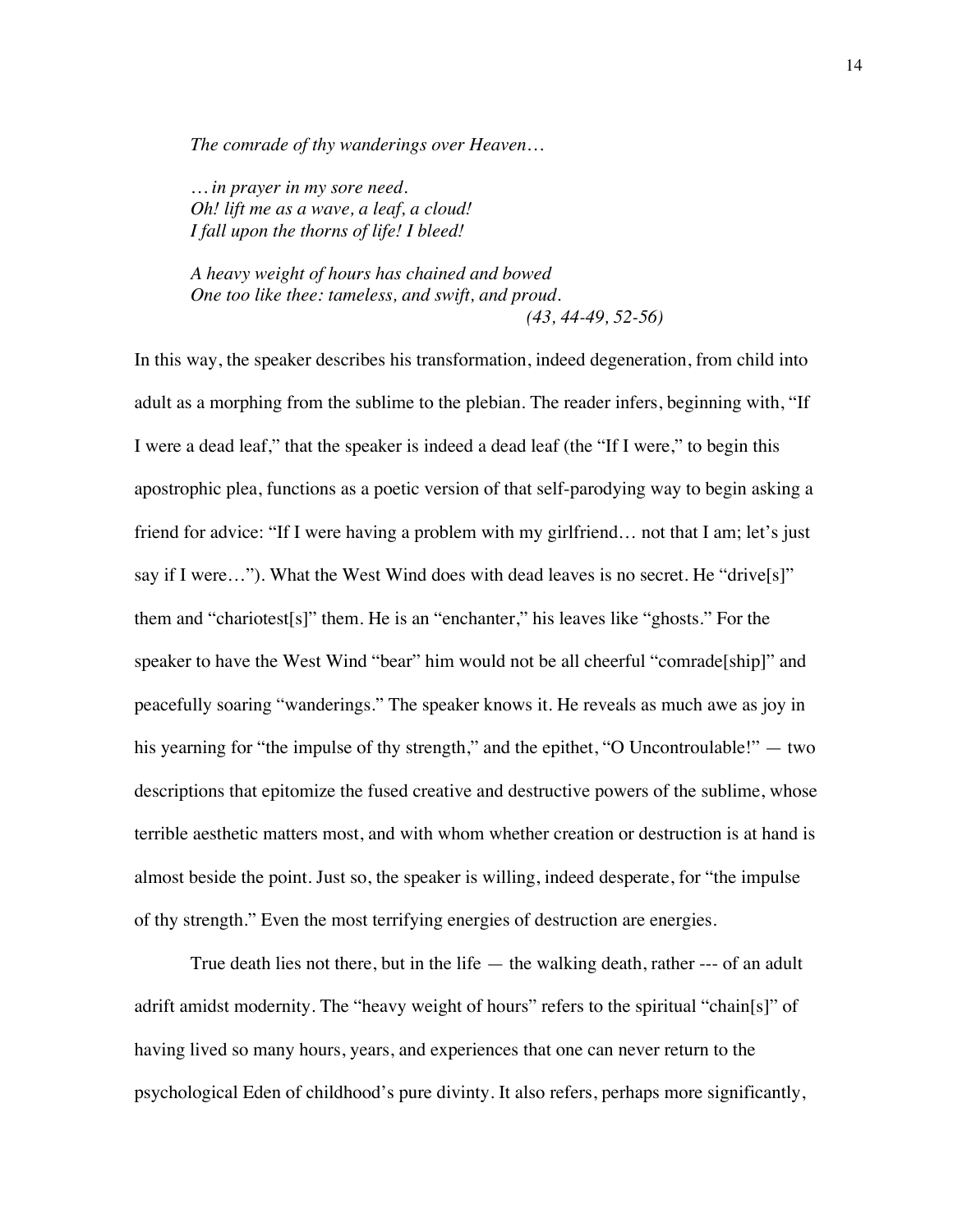to being bound by a schedule of hours, which restricts one's will like "chain[s]," and toward whose artificial impositions, like an Israelite before a man-made idol, we have "bowed" against our will. "Heavy weight" could also be literal (though in so spiritually transcendent a poem it almost takes a figurative meaning by default) and refer to a watch. One takes on a watch as a grownup, when at last one needs it, and it literally weighs one down. It even resembles a handcuff, if not quite "chain[s]." In modern society, this spiritual void is the new cross to bear, the new ultimate sacrifice, as the speaker "bleed[s]" upon the "thorns of life." Of life, not a crown; here we see a Passion expanded beyond one prophet's purview to all humans and the human condition. This entropic spiritual decay is what leads the speaker to yearn, "If even / I were as in my boyhood," and to give his "prayer," "Oh! lift me as a wave, a leaf, a cloud!" as in that time when the sublime touched his life. It leads him to plea to the West Wind to restore him, to raise him from his death of modern, adult spiritual impotency, as the Wind raised the dead leaves and as God,

Scripture promises, will raise the dead:

*Make me thy lyre, even as the forest is: What if my leaves are falling like its own! The tumult of thy mighty harmonies*

*Will take from both a deep, autumnal tone, Sweet though in sadness. Be thou, Spirit fierce, My spirit! Be thou me, impetuous one!*

*Drive my dead thoughts over the universe Like withered leaves to quicken a new birth! And, by the incantation of this verse,*

*Scatter, as from an unextinguished heart Ashes and sparks, my words among mankind! Be through my lips to unawakened Earth*

*The trumpet of a prophecy! O Wind, If Winter comes, can Spring be far behind?*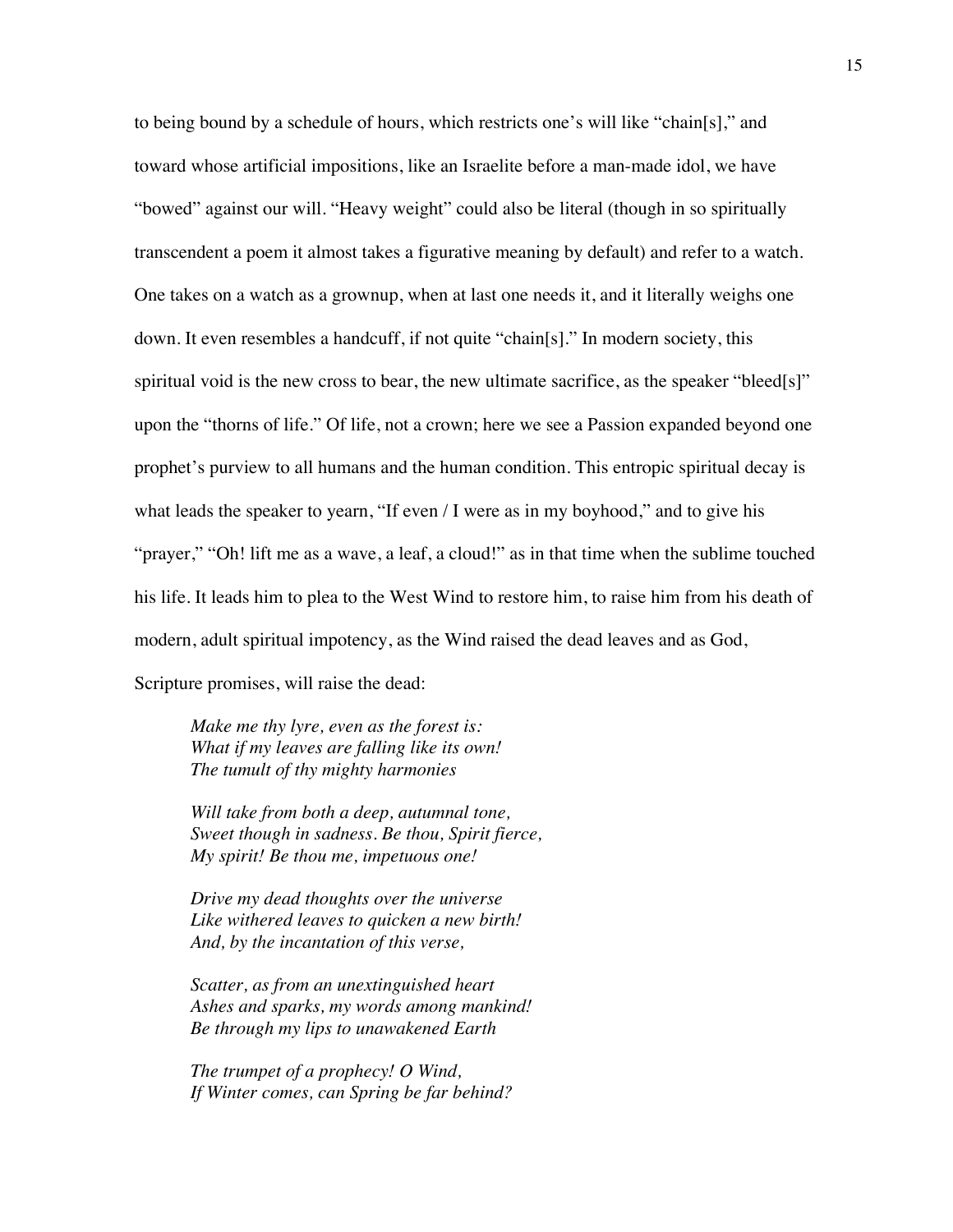The plea is full of the sublime, again the blend of Spirits First and Second, of "Spirit fierce" and "a new birth!" — the desire for even pain, or pain and pleasure fused ("Sweet though in sadness") rather than a life of no feeling at all. We saw before the ghoulishness of the "leaves dead / …driven," but the speaker begs, "Drive my dead thoughts over the universe / Like withered leaves," rather than allowing his "leaves [that] are falling" merely to remain fallen. As the speaker mentions "my … thoughts," "my words," and "the trumpet of a prophecy!" the reader comes to see that ideas, thoughts, words and poetry represent a kind of sublime wind all their own. So too does reveling in one's individual self. There is a broader collective as well, the "mankind" of "my words among mankind!" but "mankind" is the setting here; the subject is "my words." The self becomes a focal point of the sublime ("Make me thy lyre," "Be thou me, impetuous one!") Again the question is not what type of thoughts, or self, one has, but whether one has the spirit, the *ruach*, to feel "prophecy," to be someone, as the speaker prays to the Wind he might.

This salvation from life as a "dead leaf," this "lift[ing]" up, this transcendence through the sublime power of nature, prophecy and identity — this is the significance of the contest, this is what is on the line in the contest, between the West Wind, "Destroyer *and* Preserver" (emphasis added), and its cosmic foe of energy-bereft blandness. By now Shelley has moved far beyond the borders of "The Two Spirits—An Allegory." If the broader, Romantic cosmic battle of "Ode to the West Wind" had been written in the form of the "Allegory," the spirit of destruction would be the "heavy weight of hours" that stunts the speaker's own vitality. The spirit of redemption would be that very vitality, the kind of both First and Second Spirit, of both "Destroyer and Preserver."

#### *(57-70)*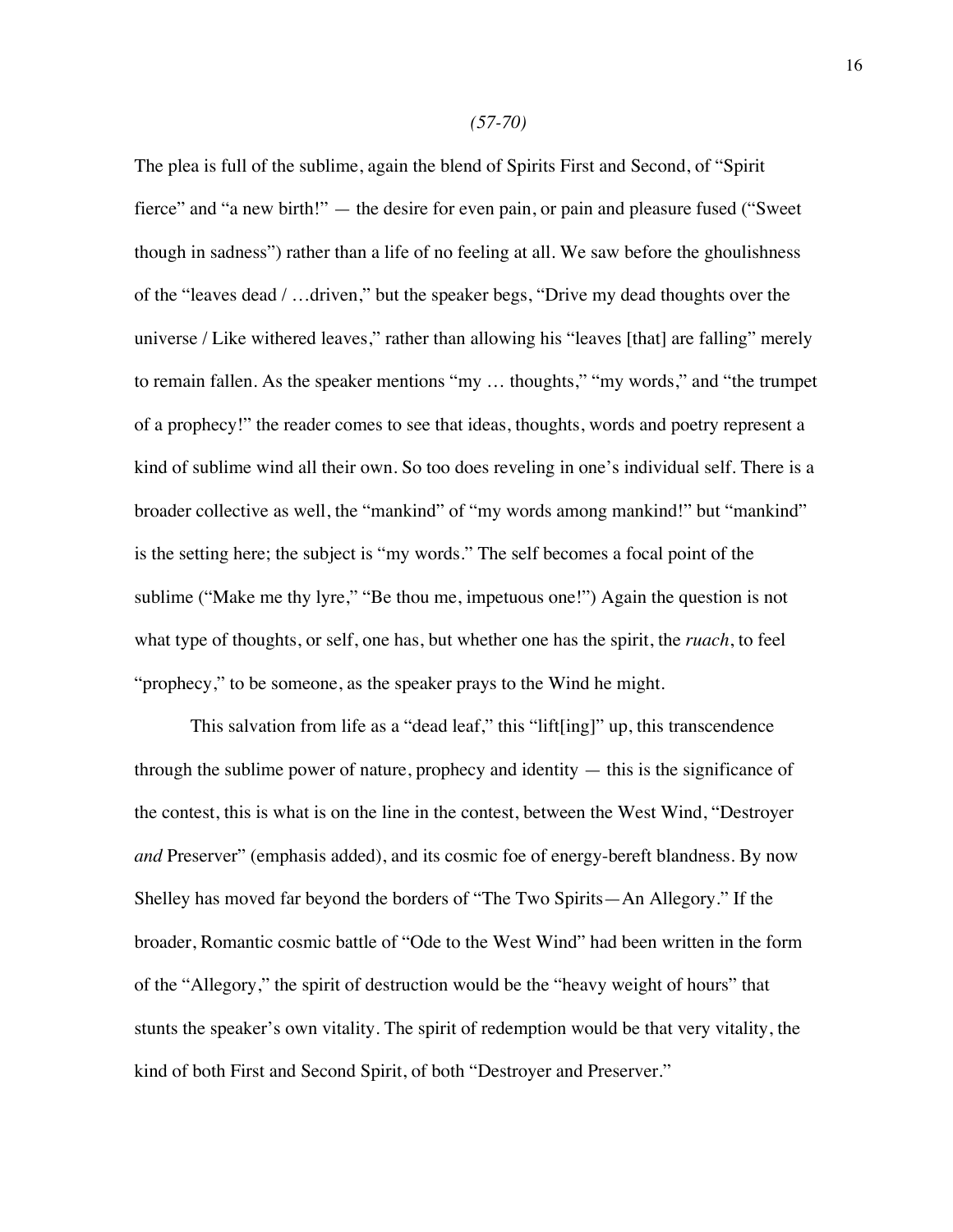## **III. Creation, Destruction and Stasis in "The Triumph of Life"**

About two years after writing the "Ode,"15 Shelley began "The Triumph of Life," a fragment of a poem he never was able to complete, what some scholars call his "final major effort."16 Any work called "The Triumph of Life" leads one to wonder just what life is, and over what it must triumph. These questions raise in turn the same issue I have raised within "The Two Spirits—An Allegory" and "Ode to the West Wind": how to define the struggle between life and death. Although this later work presents problems and complexities that the "Ode" and the "Allegory" less readily handle, "Triumph" too presents a vision of the dual faces, benevolent and destructive, of energy, in which even that latter face is far preferable to the impotence and confusion that is genuine death.

The first sequence of imagery in "Triumph" presents the benevolent face: the Second Spirit, or the West Wind in the Spring. Shelley begins the poem thus:

*Swift as a spirit hastening to his task Of glory and of good, the Sun sprang forth Rejoicing in his splendour, and the mask*

*Of darkness fell from the awakened Earth. The smokeless altars of the mountain snows Flamed above crimson clouds… and at the birth*

*Of light, the Ocean's orison arose To which the birds tempered their matin lay. All flowers in field or forest which unclose*

*Their trembling eyelids to the kiss of day, Swinging their censers in the element, With orient incense lit by the new ray…*

*…Up to the smiling air…*

<sup>&</sup>lt;sup>15</sup> The *Norton Shelley*'s editors estimate that Shelley wrote "The Triumph of Life" between "May and June 1822" (*Norton Shelley,* p. 481).

<sup>16</sup> *Norton Shelley,* p. 481*.*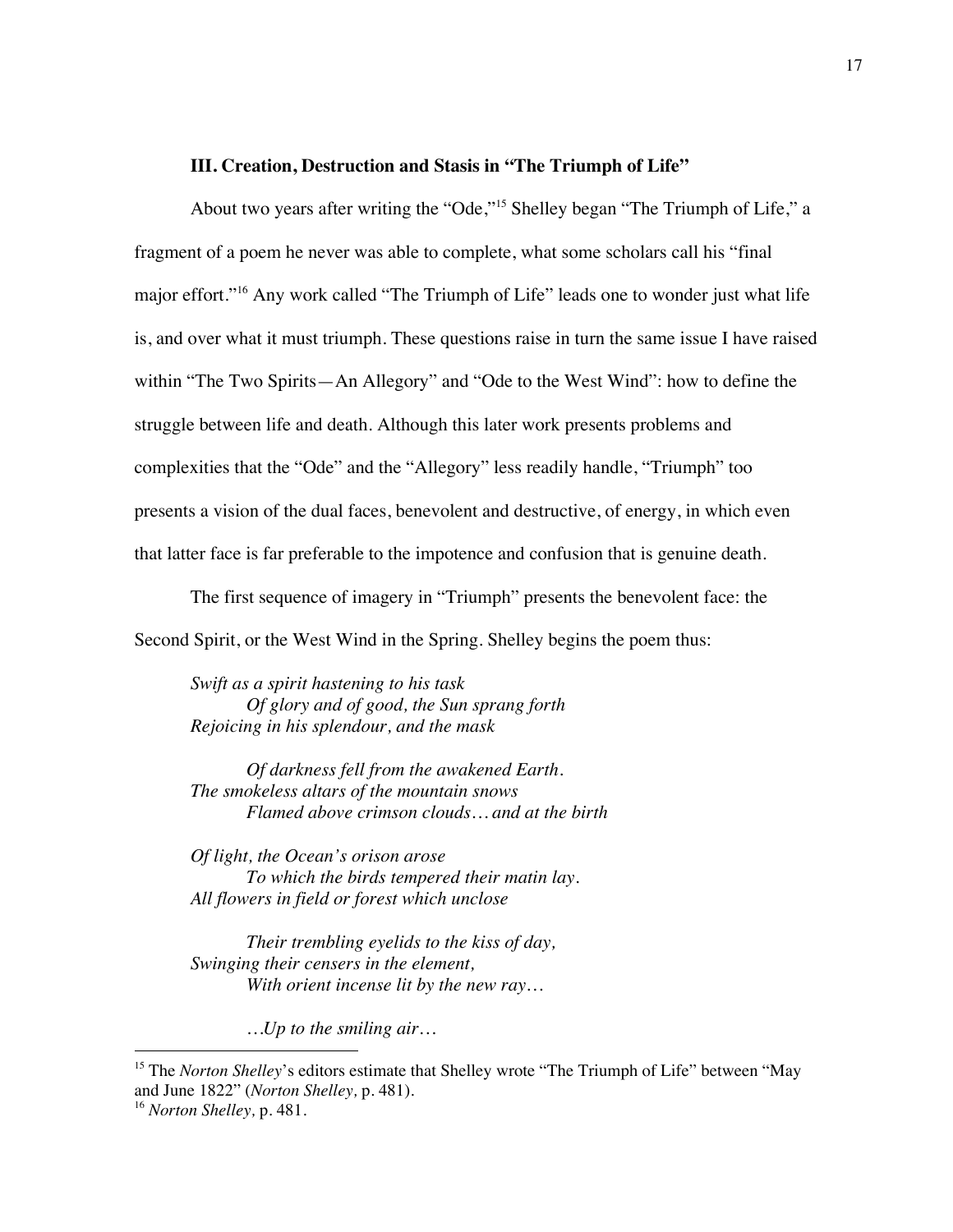*… As the Sun their father rose…*

$$
(1-12, 14, 18)
$$

This gorgeous imagery is remarkable for its sense of sublime "glory and… good." The scene's energy begins with the motion in the very first word, "Swift," continuing in the dazzling colors when the altars "flamed above crimson clouds" (arousing the sublime as well through strangeness — no ordinary vision features *crimson* clouds), and arising from the epic scale of the Sun, the Earth, mountains, altars, clouds, oceans, and forests. Like the "clarion" of "sweet buds" in the "Ode," this opening stanza creates a religion of nature, layering the awe that the Judeo-Christian tradition would have held for Shelley's readers upon nature's raw majesty. Not only do we have "censers," "incense" ("orient incense," no less — again, the sublime of the foreign), a "*matin lay"* prayer, and "altars," but what we have by them is a creation story without a God. A God would be unnecessary. Nature's sublime beauty is holy enough. The Sun replaces God as the "father," God's traditional role in the Judeo-Christian tradition. The Sun needs no God to direct him, as in Genesis ("And God made two great lights; the greater light to rule the day… And God set them in the firmament of the heaven to give light upon the earth $^{\prime\prime\prime\prime}$ . Rather, he simply acts, "hastening to his task… / Rejoicing in his splendour" (1, 3). The "mountain snows" are "smokeless altars" (5). They need no religious sacrifice to make them holy. They are altars by themselves, reveling in their own "flam[ing]" (6), testaments to nature's sublime aesthetic grandeur.

 $17$  Genesis 1:16-17.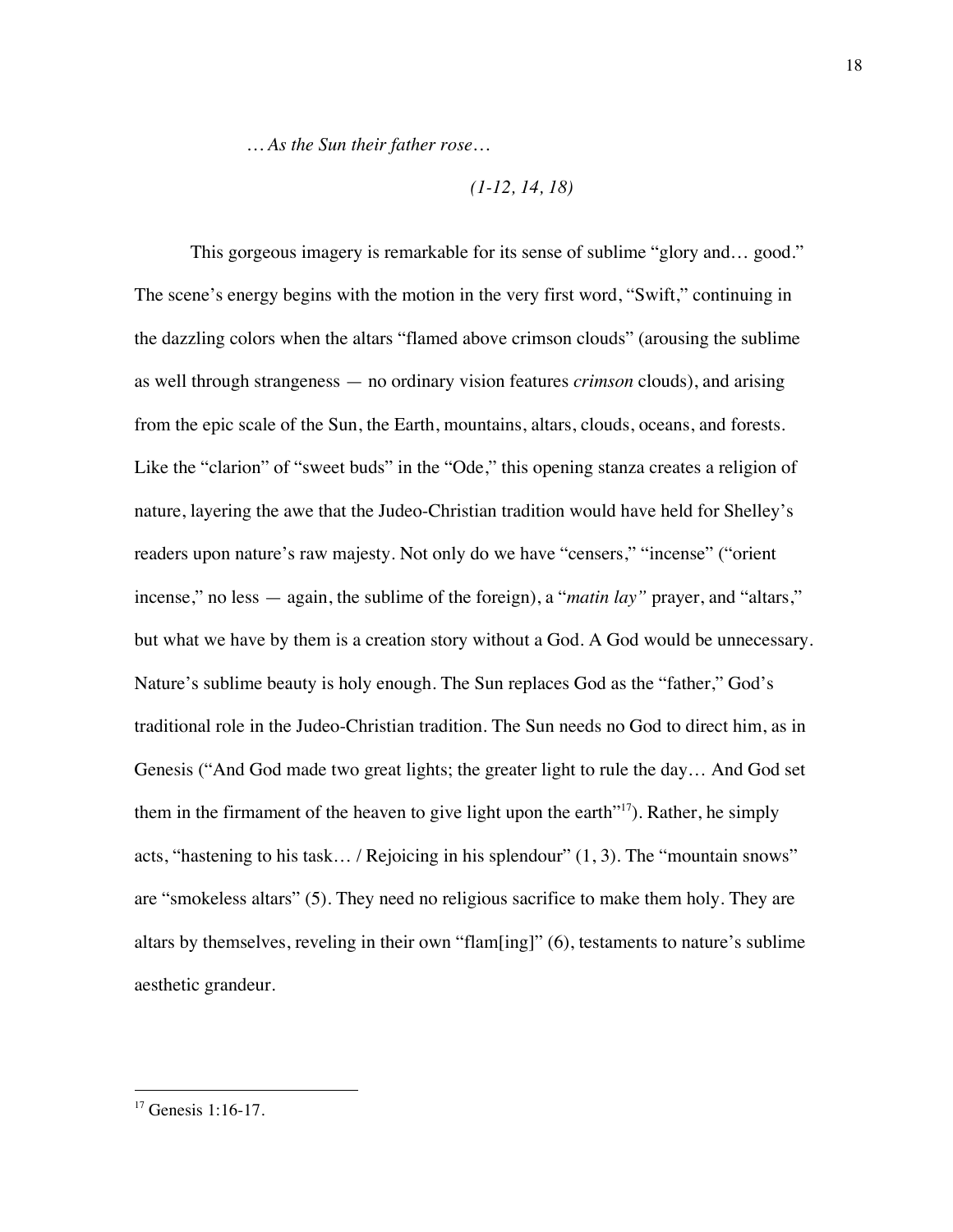This opening sequence is notable too for its strong feeling of purpose. Every force does its job; everything has its role. This sense of supreme order is suggested by the vast number of things that are part of this operation (not just "flowers," but "*all* flowers in field *or* forest" — emphasis added) and by the catalog of list form of the clauses, as if the events in a chain are being listed as they occur, as if meant to occur on a regular schedule ("The Sun sprang forth… and the mask of darkness fell…"). Thus the passage thus fuses the beauty of sublime energy with the elegance of order and the meaning of purpose.

However, this spirit of sublimely transcendent harmony and lush light devolves quickly into a state of ominous, plebian hopelessness — the best imagining yet of what the opposite of the sublime would look like — accompanied by ghoulish imagery that suggests that true death is just this state of modern purposelessness. "But I…" Shelley begins, interrupting the flow of the order of the Sun's service and nature's rite (20). (One half expects Shelley to continue, " … that am not made for sportive tricks … Since I cannot prove a lover / I am determinèd to prove a villain ... "<sup>18</sup>) From here on, the poem takes a dramatically different tone. "And then a vision on my brain was rolled," Shelley writes, continuing: "Methought I sate beside a public way… that path where flowers never grew" (43, 65). For the first time in these three poems, Shelley has taken us to a setting that is neither part of nature, as with the West Wind and its leaves, nor amidst the metaphysical, as with the Spirits of the "Allegory." (The "public way" is metaphysical to the extent that it exists only within Shelley's "Vision," but *within* the vision, it is a concrete, literal place.) In the "Ode," the reader meets a man who begged to be "lift[ed]" — he is listless, the reader imagines (53); who pleads, "If even / I were as in my boyhood, and could be / The

<sup>18</sup> William Shakespeare, *Richard III,* I.i.14, 28, 30 <http://wwwtech.mit.edu/Shakespeare/richardiii/richardiii.1.1.html>.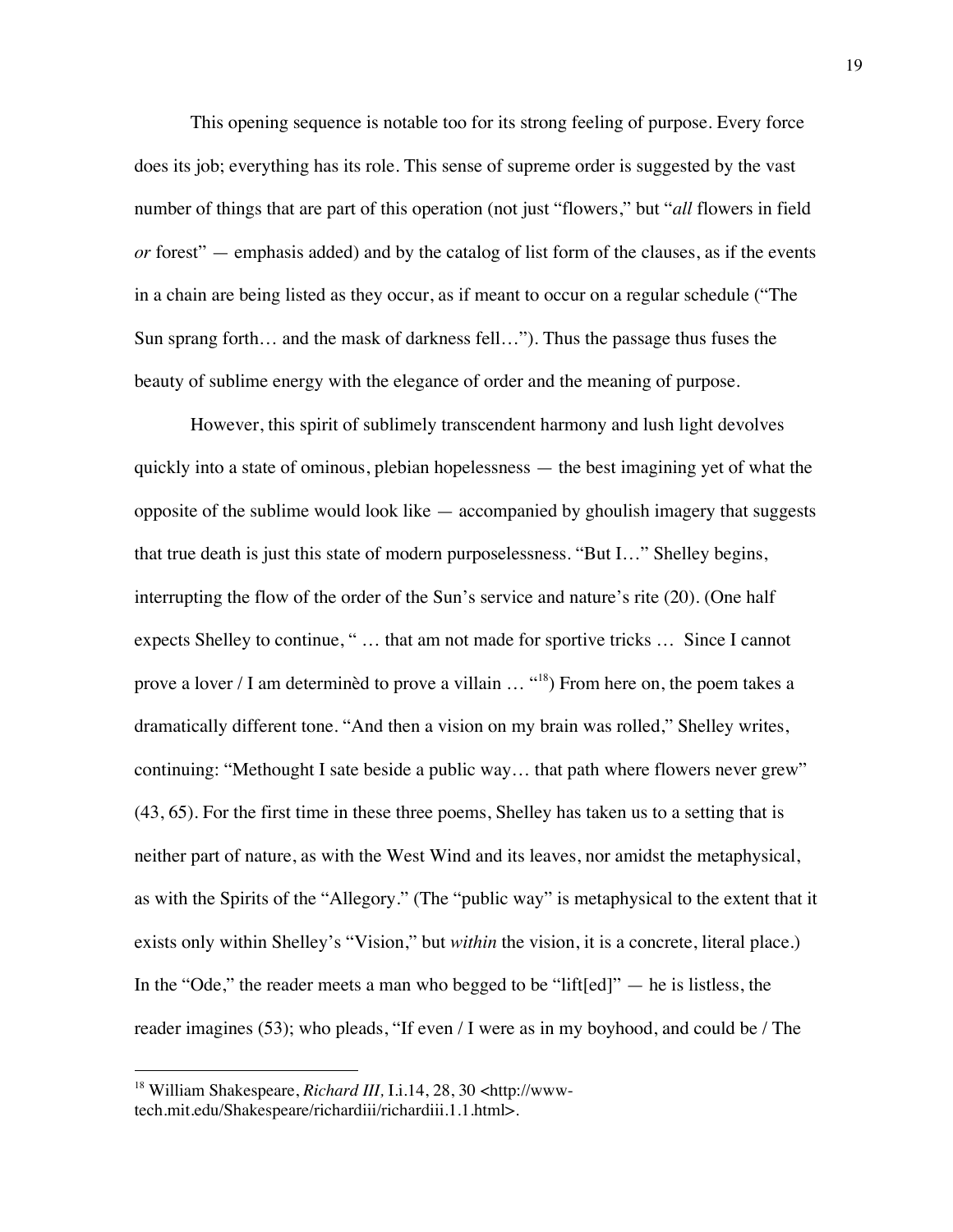comrade of thy wanderings over Heaven..."  $-$  in his adulthood, he cannot find that sense of camaraderie or independent spirit, the reader infers (47-49). Now for the first time in the urban streets of "Triumph" we are in a setting where organized adulthood happens, and we are in position to see what this life, the antithesis of "boyhood" and "wanderings over Heaven," is like. Shelley writes:

*Me thought I sate beside a public way*

*Thick strewn with summer dust, and a great stream Of people there was hurrying to and fro Numerous as gnats upon the evening gleam,*

*All hastening onward, yet none seemed to know Whither he went, or whence he came, or why He made one of the multitude, yet so*

*Was borne amid the crowd as through the sky One of the million leaves of summer's bier. (43-51)*

Two things are remarkable about this scene: its lack of the sublime, and its imagery of death that suggests such a life to be the truest death. Regarding the sublime, to say that *the scene* is without the sublime is not quite right. The "million leaves," the "evening" gleam," the "great stream," the "hastening" — Shelley evokes even within a "public way" an epic scale and pace, a literary counterpart to Wagnerian grandeur or Phil Spector's "wall of sound," that is nothing if not sublime. Rather, *the people in the scene* are without the sublime. They of course are not reading the rich language of "The Triumph of Life." They are living the lives that Shelley describes, lives "where flowers" — symbolizing the un-"productive" yet beautiful, the sublime energy of even the smallest act of growth — "never grew." The "Ode" linked the wind's presence to the soul's existence; these people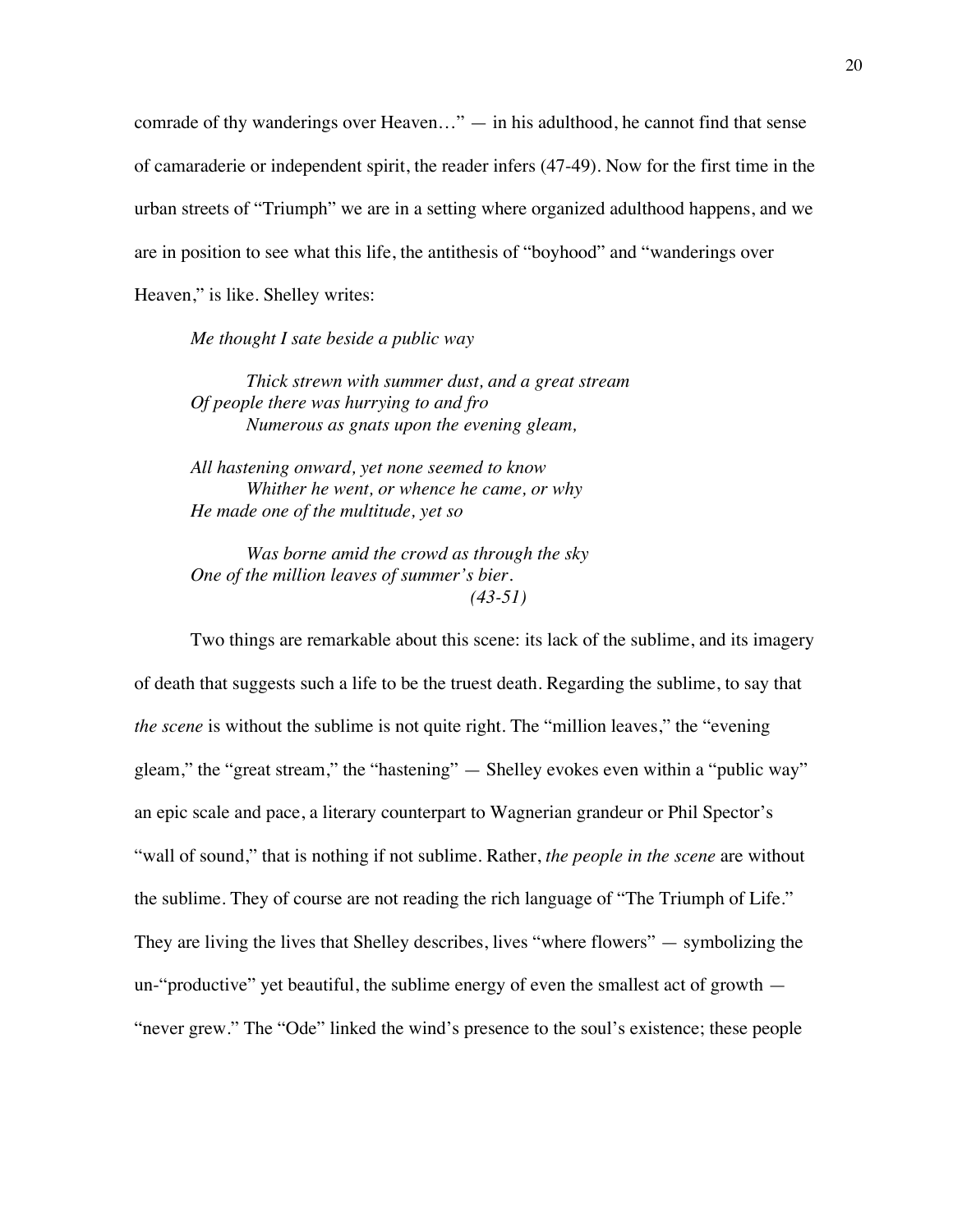never "felt the breeze which from the forest told / Of grassy paths" — the opposite of this "*public way*" (69-70).

These lives include no individual identity. Whereas in the "Ode," what will save the speaker if nothing else can is "my words among mankind" (67), in "Triumph" these people are only among mankind: they have no words of their own. Shelley never gives these people voice (Rousseau being the exception, but of course so towering a historical figure is hardly just another in the multitude). As he neither gives them any distinguishing, unique actions — "*all* hastening onward," "a *great stream* / Of people" (emphases added); whatever is being done,  $all$  are doing it — or thoughts — we have one thing these people do *not* know ("whither he went, or whence he came, or why / He made one off the multitude") but nothing that anyone *does* know — even if these people could speak, what would they have to say?

To be but part of the crowd, to let yourself go and lose yourself to it, is in some ways not to be at all. Literally and physically, the pedestrians have all the motion and force they need to reach the sublime heights of the First Spirit, "hastening onward" in a "great stream." But figuratively and spiritually, they are bereft of vigor entirely. All the energy lies in the crowd. No individual can claim any of it; none can claim, then, really to be living. Each looks around and see the others of the "great stream / Of people," of "the multitude," of the "All," "amid the crowd"; he is just like these other people, and he does not know or feel himself, and maybe that means — we have the unraveling of Descartes' "I think, therefore I am," at the hands of the forces of Dilbert and Bartleby and their removal of said  $I$  — there is not even a self to know or feel. One can hardly imagine a setting better than the grossly common "public way" for this scene of spiritual vapidity, the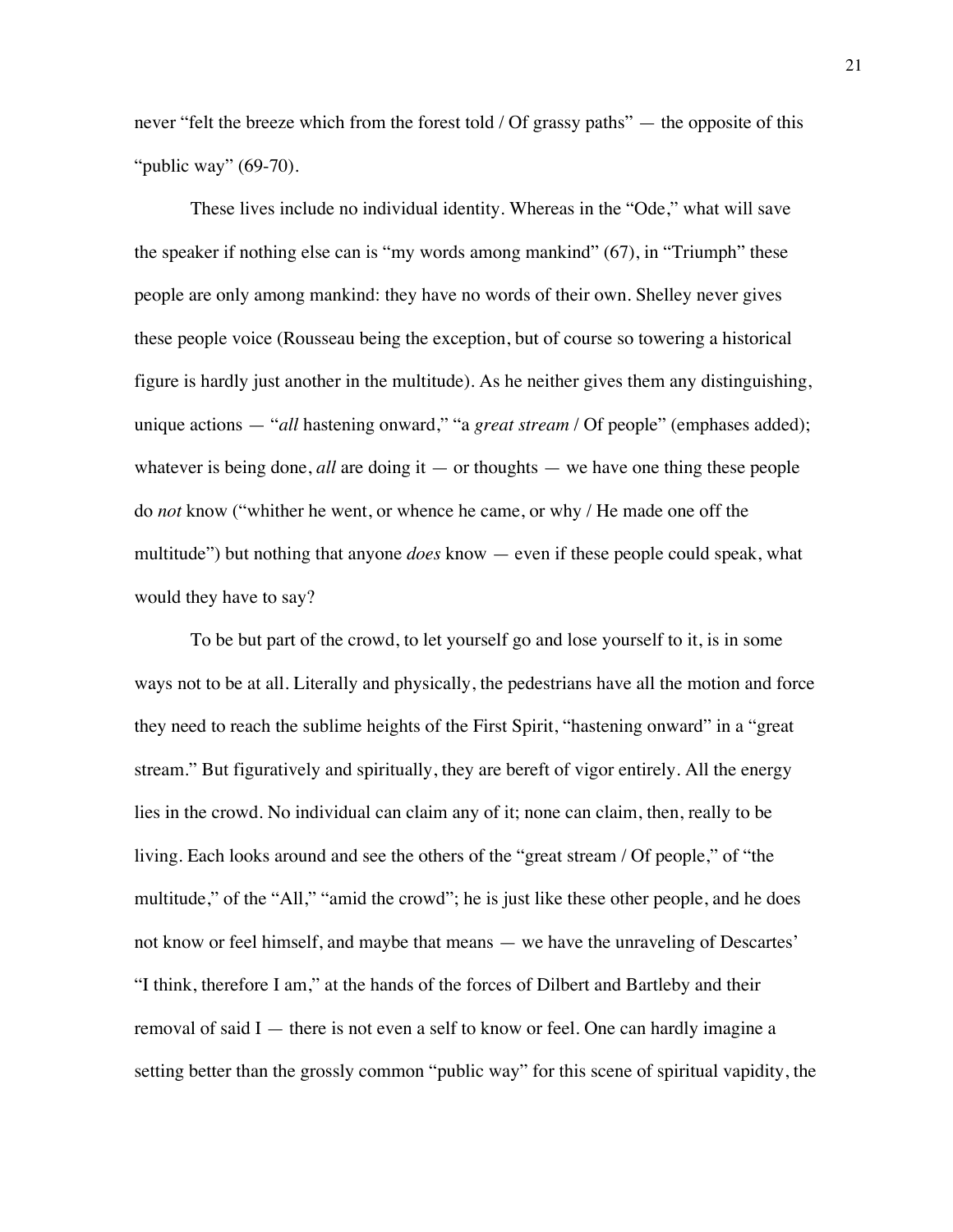antithesis of the energized individualism of the speaker of the "Ode," of the West Wind itself and indeed Spirits First and Second. (One thinks of another great use in poetry of the word "public" to evoke this same fusion of the greasy and the bleak: Emily Dickinson's famous verse, "How dreary—to be—Somebody! / How public—like a Frog— / To tell one's name—the livelong June— / To an admiring  $\text{Bog}$ !"<sup>19</sup>)

With all of this tragic blandness the one saving grace the urbanites of the "public" way" might glean is an individual purpose in life. Purpose demands energy for it execution. Knowing one has a purpose stirs energy within one. Purpose, then, in a spiritual mutual feedback cycle, both depends upon and spawns the sublime. First Spirit is intent on "overtak[ing] the sun"; Second Spirit jockeys to "cross the shade of night" with "the lamp of love"; the world needs the West Wind to be the "breath of Autumn's being." These three have different purposes, even divergent ones, but what they all have in common is that they do have a purpose. Purpose is not only sublime; it is individual. In the question, "What am I?" the "what" is so intangible and complex that it is almost impossible to define in any terms other than, "Why am I?" The reason one is put here, or the reason one chooses to make of one's life, defines one perhaps more than anything else. In both these ways, purpose, sublime and individual, gives life.

But purpose is the very thing the denizens of the "public way" most lack. They have no place to go to ("none seemed to know / Whither he went … ") and no place to come from (" … or whence he came … "). That literal image — "hastening onward" without someplace to go to, like a home, family, friends, or a job that inspires passion  $$ already is heartbreaking; but, worse, the lack of destination and place of origin morph into

<sup>&</sup>lt;sup>19</sup> Emily Dickinson, #288 <http://www.bu.edu/favoritepoem/poems/dickinson/nobody.html>.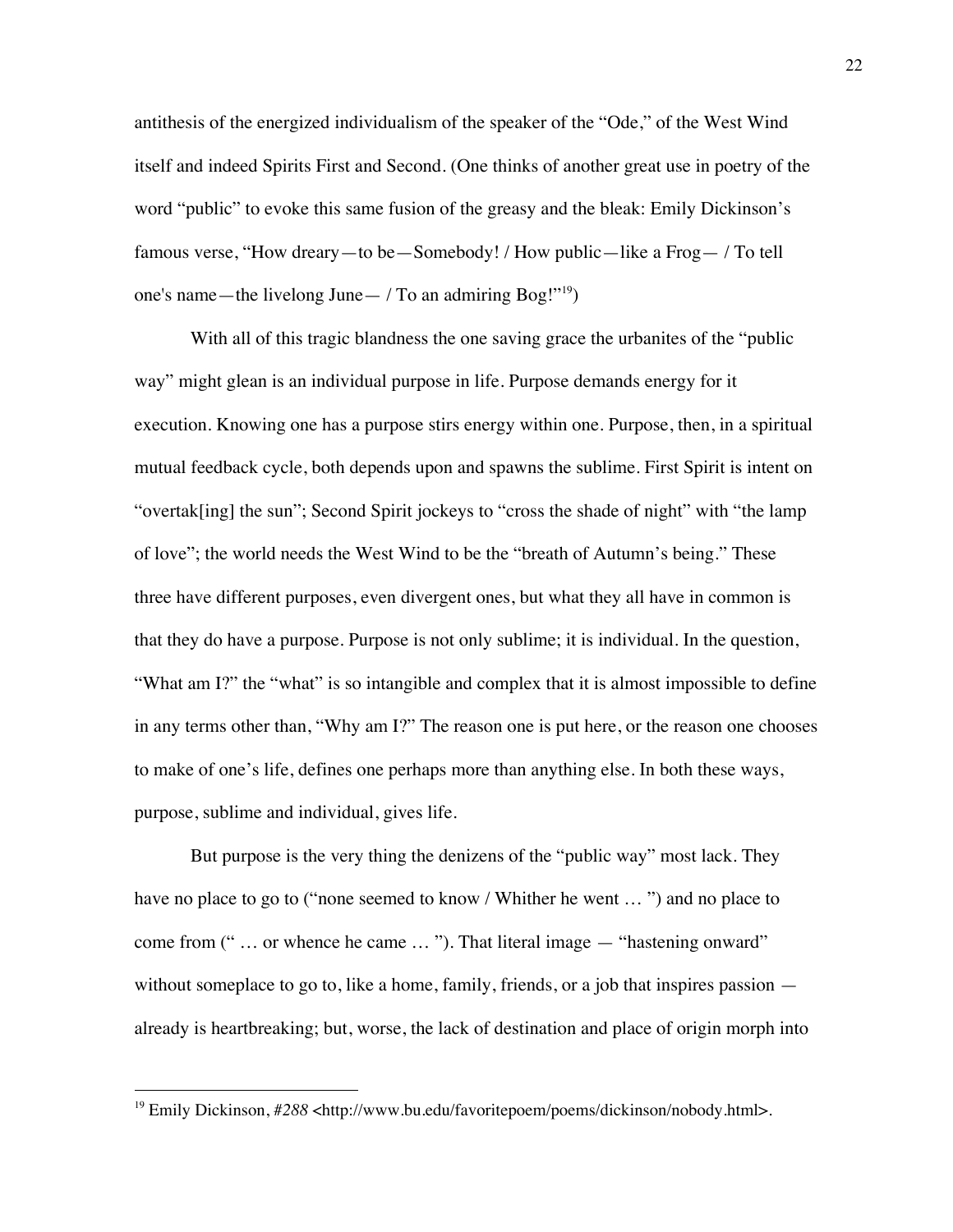symbols for a lack of goal and history (the two things that could tell these people the third thing they "seemed" not "to know": "why / He made one of the multitude"). These people do have jobs, which are "serious," but the jobs are ultimately meaningless — "serious folly" — and merely distract from the realm of the sublime where purpose ought to lie (73). Perhaps the saddest part is that "none *seemed* to know" (emphasis added). If "none knew" his purpose, we would have a bold, certain case for nihilism — a societal counterpart to First Spirit. Of course if "all knew" their purpose, we would have a human parallel to the aesthetic harmony of Second Spirit, or in "Triumph" to the "swift… sun" and the "smokeless altars," each in its place. But "none *seemed* to know." Ah, the nonchalance of the doubt — when life itself is at stake! One imagines each person saying, "Maybe I know; maybe I don't; well, I don't seem to," as if the subject were which celebrity will host the pre-Oscar red carpet walk on TV this year. The people live neither with purpose, nor without, not with a definite opinion about the matter, and, as want of a definite opinion reveals, no real care or interest in the question. This lack of energy, vitality and engagement — that of purposelessness, and most of all that of indifference to purposelessness — is the reader's deepest and most startling view yet into the antithesis of the sublime, of the West Wind and of both First and Second Spirit, and the boyhood of the speaker who in the "Ode" longs again for vigor amidst the scene's modern impotence.

That condition is as far as one can fall from genuine human living, Shelley suggests by filling the scene with imagery of death. The supremely ghoulish, terrifyingly wheeling *danse macabre* Shelley presents in "Triumph" makes Part I of the "Ode" look like Robert Frost's "Gathering Leaves."20 The "summer dust" summons the Bible's most profound

 $^{20}$  <http://poetry.poetryx.com/poems/201/>.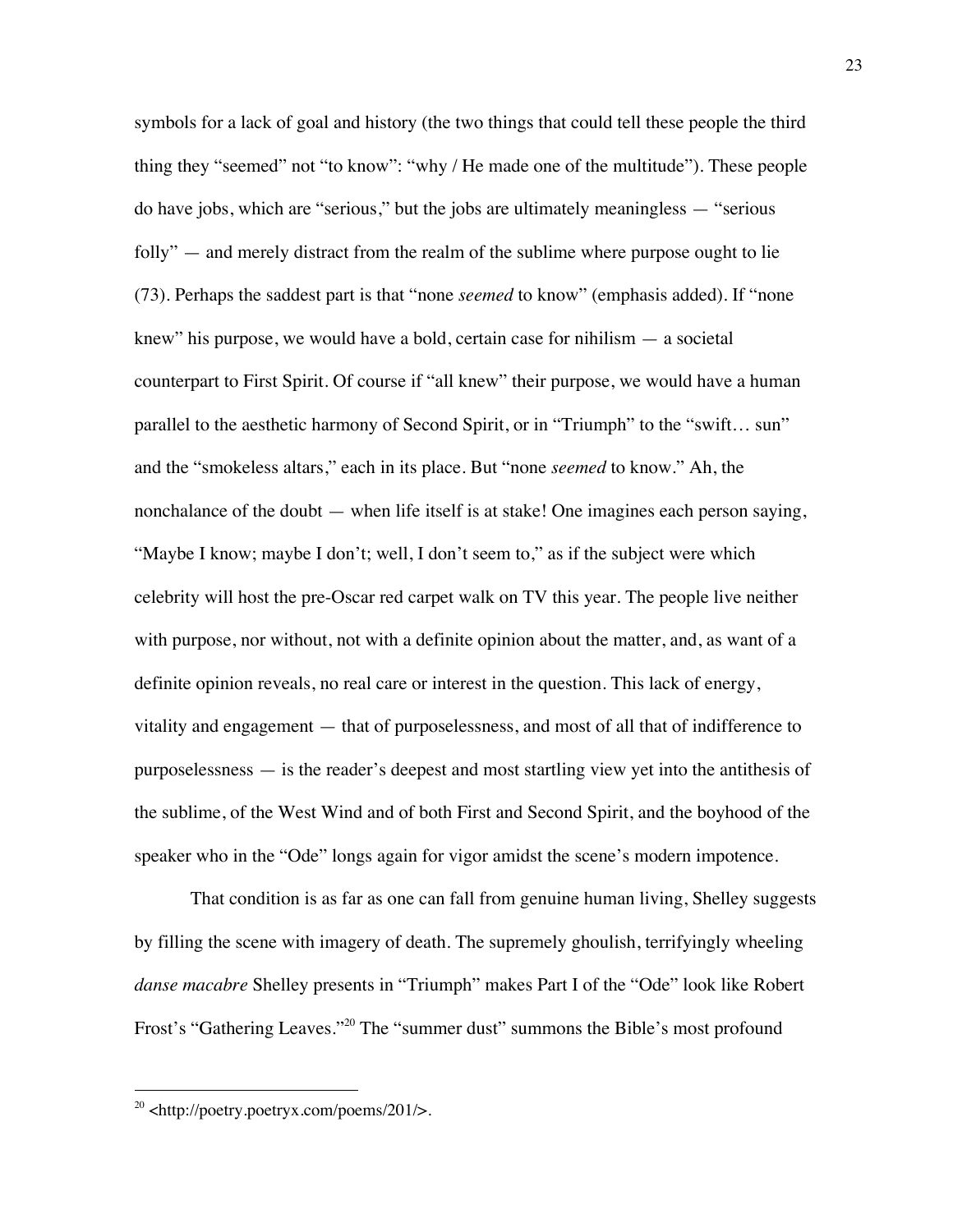symbol of humanity's low origins, cosmic futility and inescapable mortality. In Genesis, God "formed man of the dust of the ground."<sup>21</sup> God, enraged after Adam and Eve eat the forbidden fruit, later uses this fact to humiliate Adam: "Dust thou art, and unto dust shalt thou return."<sup>22</sup> (Shelley later adds that these people "to the dust whence they arose / Sink…" (173-174)). Shelley moves from the Judeo-Christian to the classical with the "great stream" of souls, recreating what Odysseus, Aeneas and Dante all see when they visit the underworld. What is particularly frightening here is that while Odysseus, Aeneas and Dante view this horror when they reach the realm of the dead, Shelley is not actually in the underworld. The "public way" with its spiritually eviscerated passersby resembles it entirely.<sup>23</sup> Shelley continues the trope of the underworld with the image of the pedestrians taking "steps toward the tomb / …On the trodden worms," (56-57), comparing them to "the million leaves of summer's bier," just as Homer, Virgil, Dante and Milton compared the dead to leaves.<sup>24</sup> In Shelley's roll call, all are present  $-$  "Old age and youth, manhood and infancy, / Mixed in one mighty torrent did appear" — just as death does not always take only the old (52-53). Most explicitly: "Others mournfully within the gloom / Of their own shadow walked, and called it death … " (58-59). Through rich symbolism and cultural reference painting the passersby of the "public way" as dead souls, Shelley suggests that in a profound way, they are already dead.

 $21$  Genesis 2:7.

 $22$  Genesis 3:19.

<sup>23</sup> T.S. Eliot owes a heavy debt to Shelley and this sequence in "Triumph" for the passage in *The Waste Land* in which Eliot writes, "Unreal City, / Under the brown fog of a winter dawn, / A crowd flowed over London Bridge, so many, / I had not thought death had undone so many. / Sighs, short and infrequent, were exhaled, / And each man fixed his eyes before his feet" (*The Waste Land*, lines 60-65; <http://www.bartleby.com/201/1.html>). Eliot also mirrors Shelley's borrowing of the Biblical image of dust when Eliot writes, "I will show you fear in a handful of dust" (*The Waste Land, line 30).* 

<sup>24</sup> See footnote 2 on p. 298 of the *Norton Shelley*.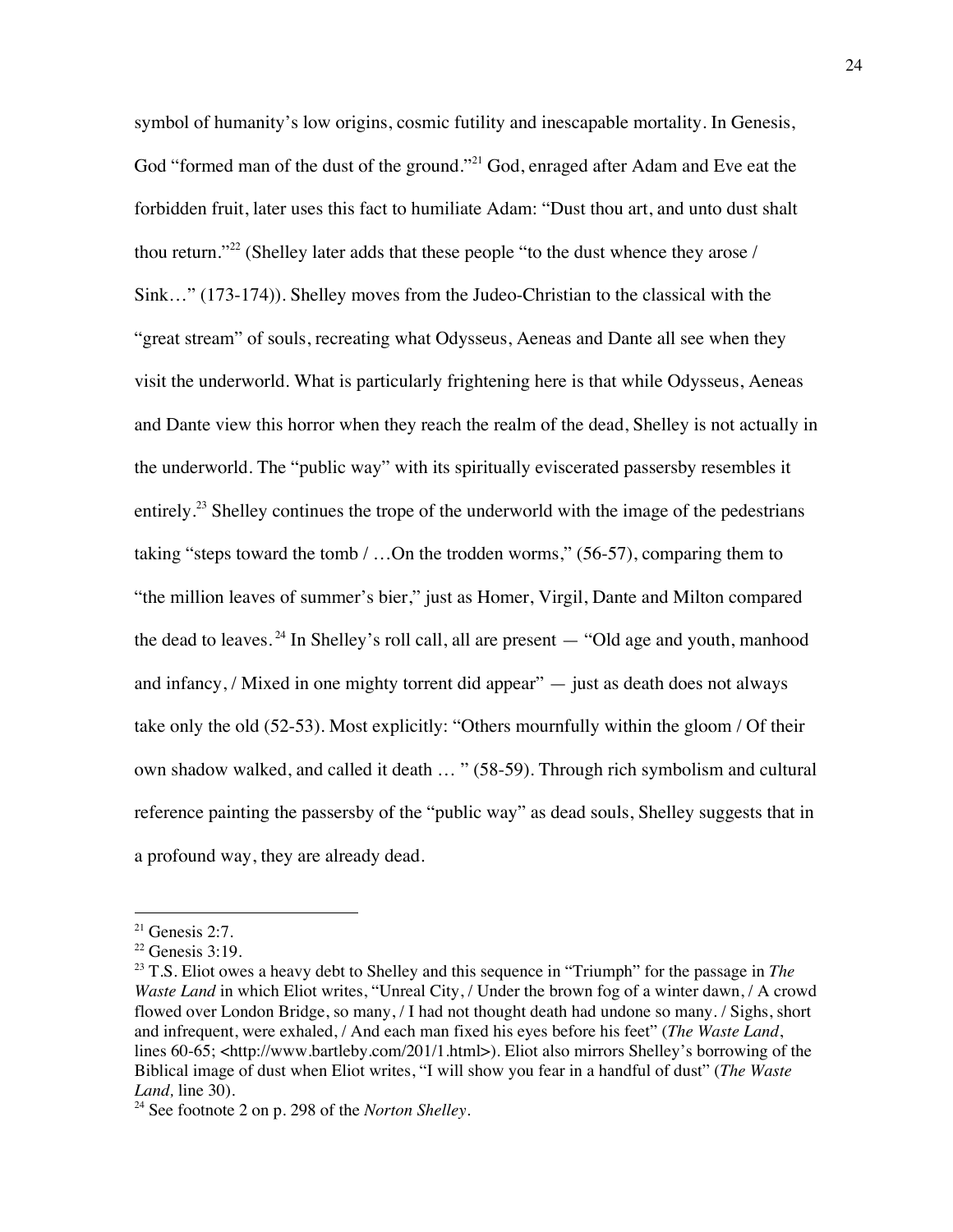The most menacing figure of the underworld in the scene, however, is yet to come:

*So came a chariot on the silent storm Of its own rushing splendour, and a Shape So sate within as one whom years deform Beneath a dusky hood and double cape Crouching within the shadow of a tomb (86-90)*

No *danse macabre* would be complete without the Grim Reaper himself. Here, he enters complete with "dusky hood" and "double cape," even the "shadow of a tomb." The "chariot" of death presents a complex moment in the poem, however, because of the celebration it meets ("The million, with fierce song and maniac dance / Raging around; such seemed the jubilee / As when to greet some conqueror's advance") (110-113). Now we are back in the territory of the sublime. The sublime is nothing if not the sensory and emotional overload of "fierce song," "maniac dance" and "raging." Yet this sequence is not meant to be so aesthetically grand as to distract from any moral content. The dance is compared to "some conqueror's advance," e.g. "Imperial Rome… when Freedom left those who upon the free / Had bound a yoke..." — perhaps the worst curse Shelley, a true champion of liberty (see his poem, "To Wordsworth," in which he bemoans that the man has left the cause), can deliver (113, 115-116). The celebration is "obscene" (137) and "savage" (142) and "sad" (176). Shelley does not beg for it to "lift" him, as he does in "Ode to the West Wind," even though it too is a "destroyer." Instead he wails:

*Struck to the heart by this sad pageantry, Half to myself I said, "and what is this? … & why"—*

*I would have added—is all here amiss?" (176-180)*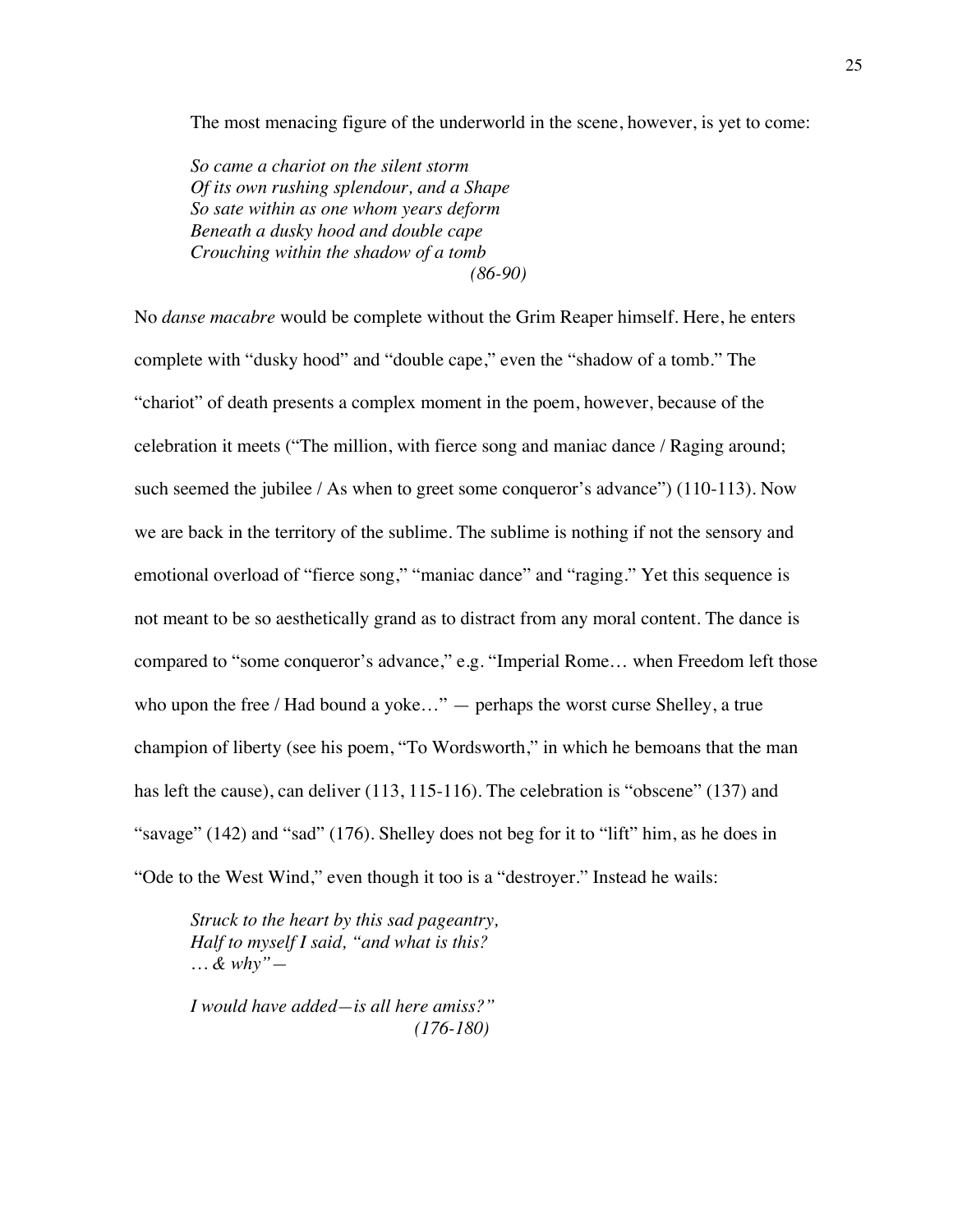This change is not an "inconsistency" to be swept under the carpet. It is a nuance to be analyzed, and admired. First Spirit, even at its most vicious, always manages to excite the reader, like a supernatural Richard III. The West Wind, even at its most terrifying, is a figure of vitality to be revered. But "Triumph" is not afraid to raise questions, or feel disillusioned, "to the heart," about the notion that the sublime in its aesthetic glory can do no wrong. The writing is as stirring, as powerful, as luxuriously energized and spilling with vitality, as all of Shelley's; but morally, something is indeed "amiss" here — "all," in fact, is "amiss." Here is Shelley's moment of "Have you no sense of decency, sir, at long last?"25 or, in the *Aeneid*:

*Why was Juno outraged? What could wound the Queen of the Gods with all her power? Why did she force a man, so famous for his devotion, to brave such rounds of hardship, bear such trials? Can such rage inflame the immortals' hearts?26*

However, once one reconciles oneself with the fact that the chariot of death is truly malevolent, despite being sublime, this "amiss" state further indicts the urban listlessness and impotent confusion of the "public way" as a way of life tantamount to death. It is, after all, these very urbanites who cheer the chariot's arrival.<sup>27</sup> Their purposelessness leaves them susceptible to doing so, as they are but ciphers; none knows principles or spiritual content — or, knowing them, more damning yet, one imagines "none seemed to know" such — to make him *someone*, to allow him to resist the crowd, to hold him back from this

 $^{25}$  <http://www.mtholyoke.edu/~lillsie/McCarthyism/downfall.html>.

<sup>&</sup>lt;sup>26</sup> Virgil, the *Aeneid*, trans. by Robert Fagles (New York: Viking Penguin, 2006), Book I, Lines 9-13.

 $27$  For our time, one might imagine suit-clad commuters thronged at a subway platform, only to see the chariot of death arrive instead, the "Shape" with the "double cape" calling out the stations, as the commuters lunge and dance, shouting. It is in fact not so hard to imagine. Commuters are silent as a group. Could they not rage as a group? Perhaps the scene could figure in a particularly socially conscious punk rock music video, or a lesser-known Bob Dylan song from the Reagan era.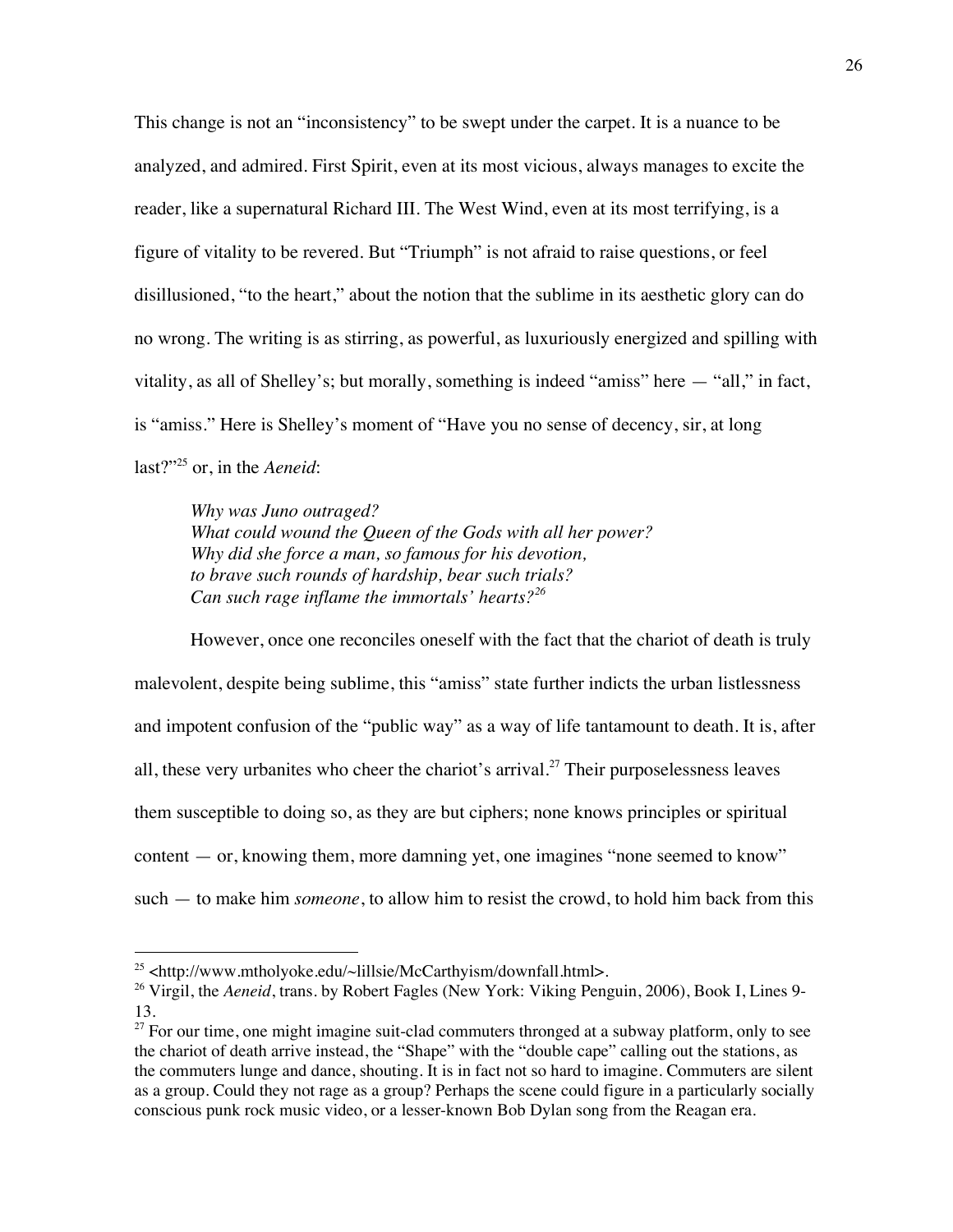*danse macabre*. Appropriately, "All the four faces of that charioteer / Had their eyes banded … " (99-100). All the magic in the world, to boast four faces; yet the Grim Reaper, blindfolded, cannot see — neither physically nor spiritually, for his "banded eyes" cannot "pierce the sphere / Of all that is, has been, or will be done") (103-104). His state of both literal and figurative blindness matches that of the hapless passersby, "hastening onward" yet without direction or meaning. As if a comment on them too, Shelley concludes, regarding the blind driver, "little profit" — the wry understatement is devastating" — "brings / Speed in the van and blindness in the rear…" (100-101). What brings the Grim Reaper to one's life is not the time of literal, metabolic death. It is the moment when one stops feeling, when one stops knowing, when one stops being someone — losing all sublime vitality, morphing into just another dead "leaf," "amid the crowd."

Amid this morbid tumult appears the ghost of Jean-Jacques Rousseau, just as the shade of Tiresias appears to Odysseus in the underworld, and as Virgil does to Dante. Like Shelley in Part IV of the "Ode," Rousseau takes the idea that only in the sublime can one truly live, for all else is but "summer dust," and brings it from the epic level down to the realm of human historical past, and even to how we ought to understand our present and future. Rousseau tries twice to define life's meaning, but he cannot: the first time, because he is a poor old man and loses his thought ("A voice answered… 'Life…' I turned and knew / … one of that deluded crew… / Then like one who with the weight / Of his own words is staggered, wearily / He paused…" (180, 184, 196-198)), the second time, because when Shelley passed away, he left the poem unfinished (the poem ends, "'Then, what is life?' I said... the cripple... / ...Answered, "Happy those for whom the fold / Of" (544, 547-548)). Rousseau does, however, make this proclamation: "I / Am one of those who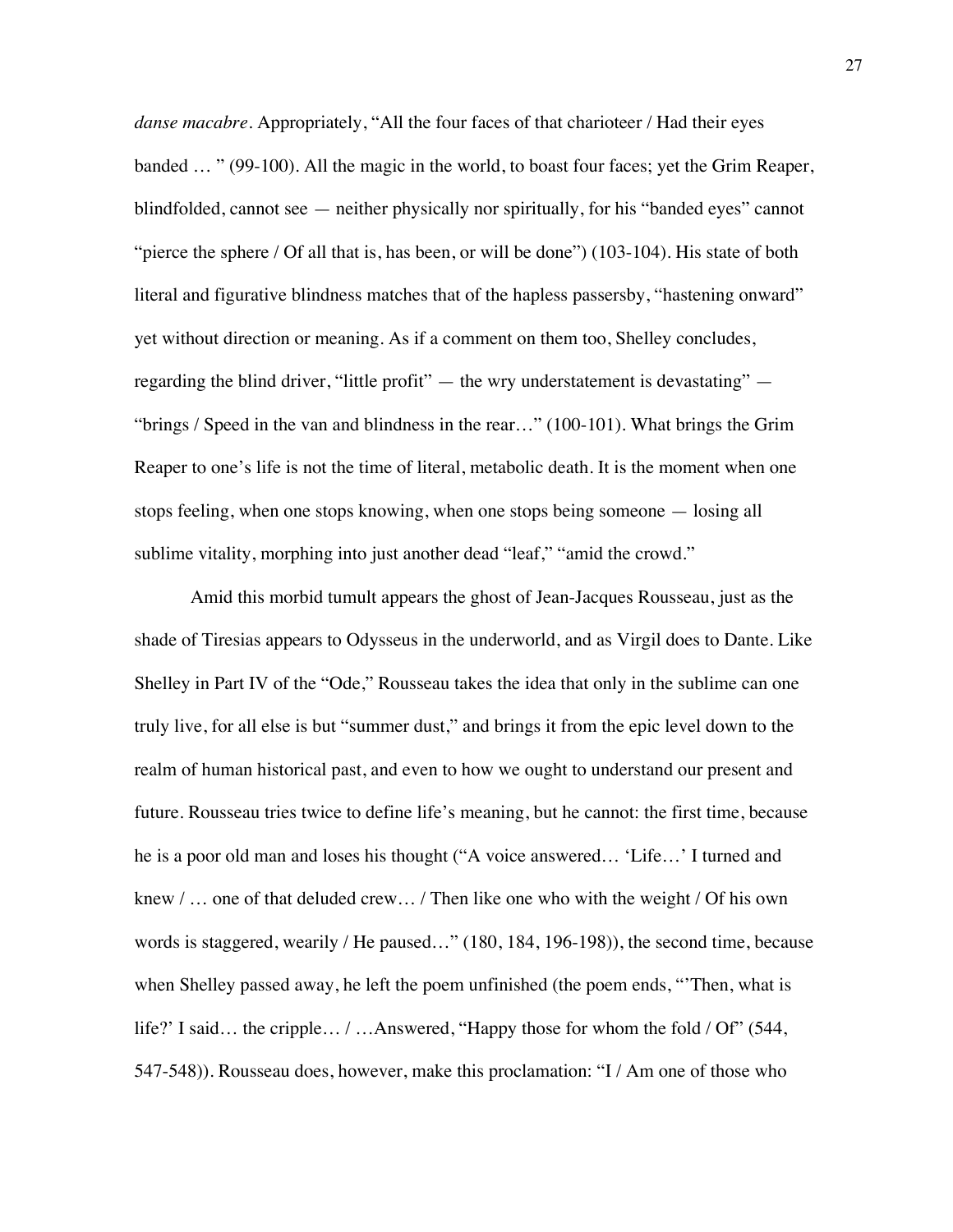have created, even / If it be but a world of agony" (293-295). The guilt springs from his awareness that his philosophy helped spawn the French Revolution, at whose bloodiest moments leaders quarreled over who had the right to claim Rousseau's mantle ("And so my words were seeds of misery— / Even as the deeds of others" (280-281)). The *danse macabre*'s fusion of mass celebration and ghoulish rites evokes the new collective life, and collective killings, of the *sans-culottes* and *le Peuple*. The scene evokes the Reign of Terror for Rousseau as much as for the reader. Rousseau seeks in his defense to contrast himself with a series of classical emperors and medieval Popes, whose "power was given / But to destroy" (292-293). These rulers, whom Shelley deems tyrannical, are linked to the urban pedestrians earlier in the poem, who met the chariot of death "As when to greet some conqueror's advance / Imperial Rome poured forth her living sea" (112-113). It is a sublime thing, and thus a life-affirming thing, to revel in ultimate liberty  $-$  to "be the comrade of… wanderings over Heaven," as Shelley writes in the "Ode" (48-49) — so it feels right that tyranny is on the side of spiritual death in this dichotomy.

One might wonder about how "to destroy" could in Rousseau's mind be on the opposite side of "those who have created," when the sublime, as I have argued, unites the two, as one "Wild Spirit… Destroyer and Preserver," worthy of worship. There are two answers. First, this complexity reveals in fact a more mature, nuanced examination of what destruction really entails — just as the chariot of death reveals a more complicated, franker understanding of what the sublime can do. But secondly, and much more significantly, Rousseau is saying about grand creation — which as we see in Second Spirit is a significant part of the sublime — what "The Two Spirits—An Allegory" and "Ode to the West Wind" reveal about the sublime in general. The idea is that a spirit of life-giving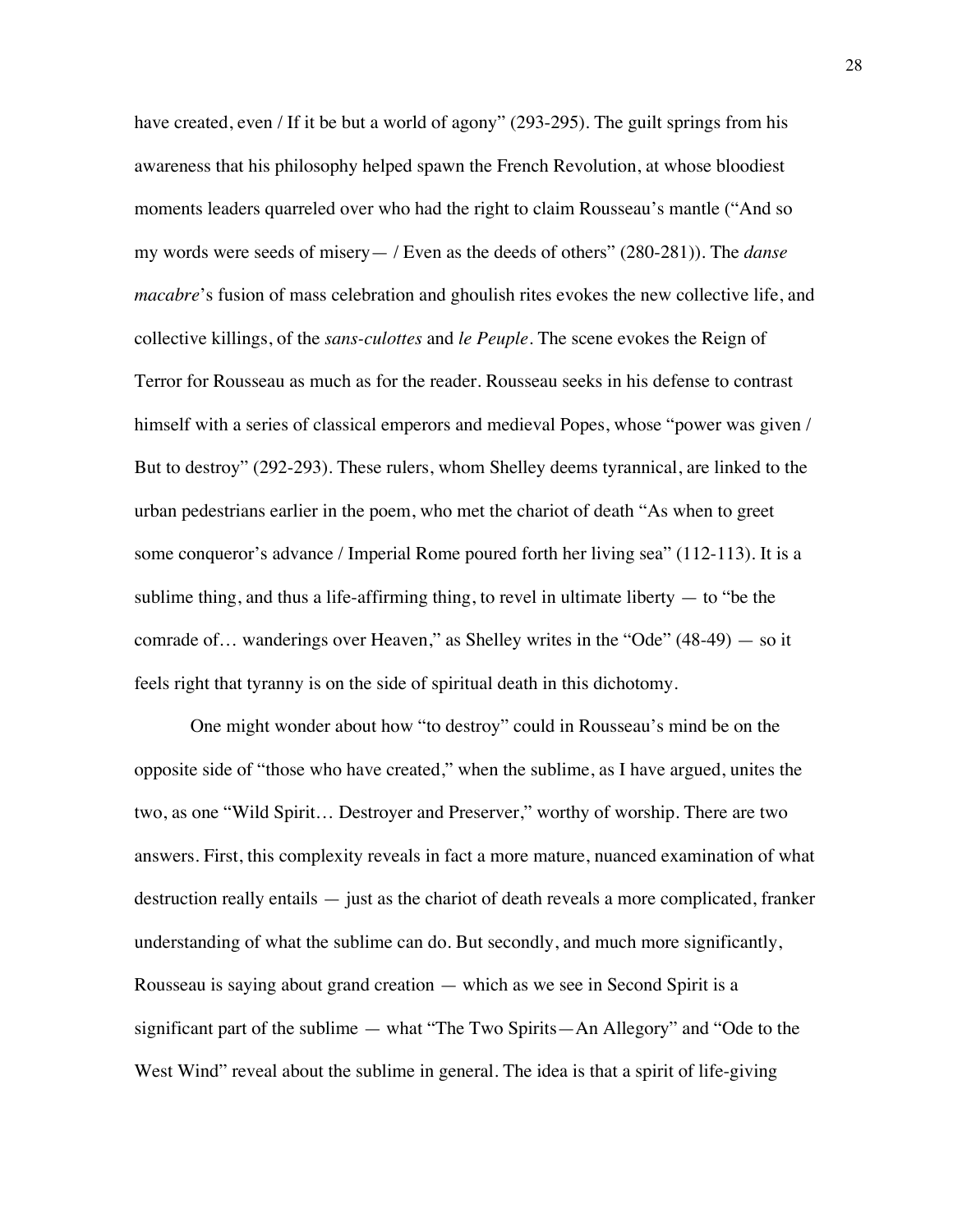energy is not inherently good. Nor is a malevolent force necessarily without life, even if it causes death, or in this case, "a world of agony." Rather, a spirit of energy is not moral or immoral but *a*moral, a sheer force spilling over with its own vitality. It has the potential to turn either moral or immoral, toweringly magnanimous or terrifyingly perverse. The latter is not the opposite of the former; it is but its other, inseparable face. It too is one of creation's forms. Certainly, it is preferable to neither face at all of the spirit of creation (or of the sublime more generally  $-$  a significant part, even with "agony," of what we understand life to be.

What would a world without creation, without the sublime, look like? The "public" way" offers one example, but Rousseau provides another, less expected one: the traditional image of paradise:

*"In the April prime*

*… With kindling green, touched by the azure clime Of the young year, I found myself asleep Under a mountain…*

*And from it came a gentle rivulet Whose water like clear air in its calm sweep*

*Bent the soft grass and kept for ever weet The stems of the sweet flowers, and filled the grove With sound…"*

*308, 310-312, 314-317*

We have the ideal colors for paradise ("green," "azure"), the perfect textures for paradise

("gentle," "soft,") an ideal time for paradise ("the young year," "the April prime"), and the

right senses for paradise ("sweet," "clear air," "sound"). One might even surmise this to be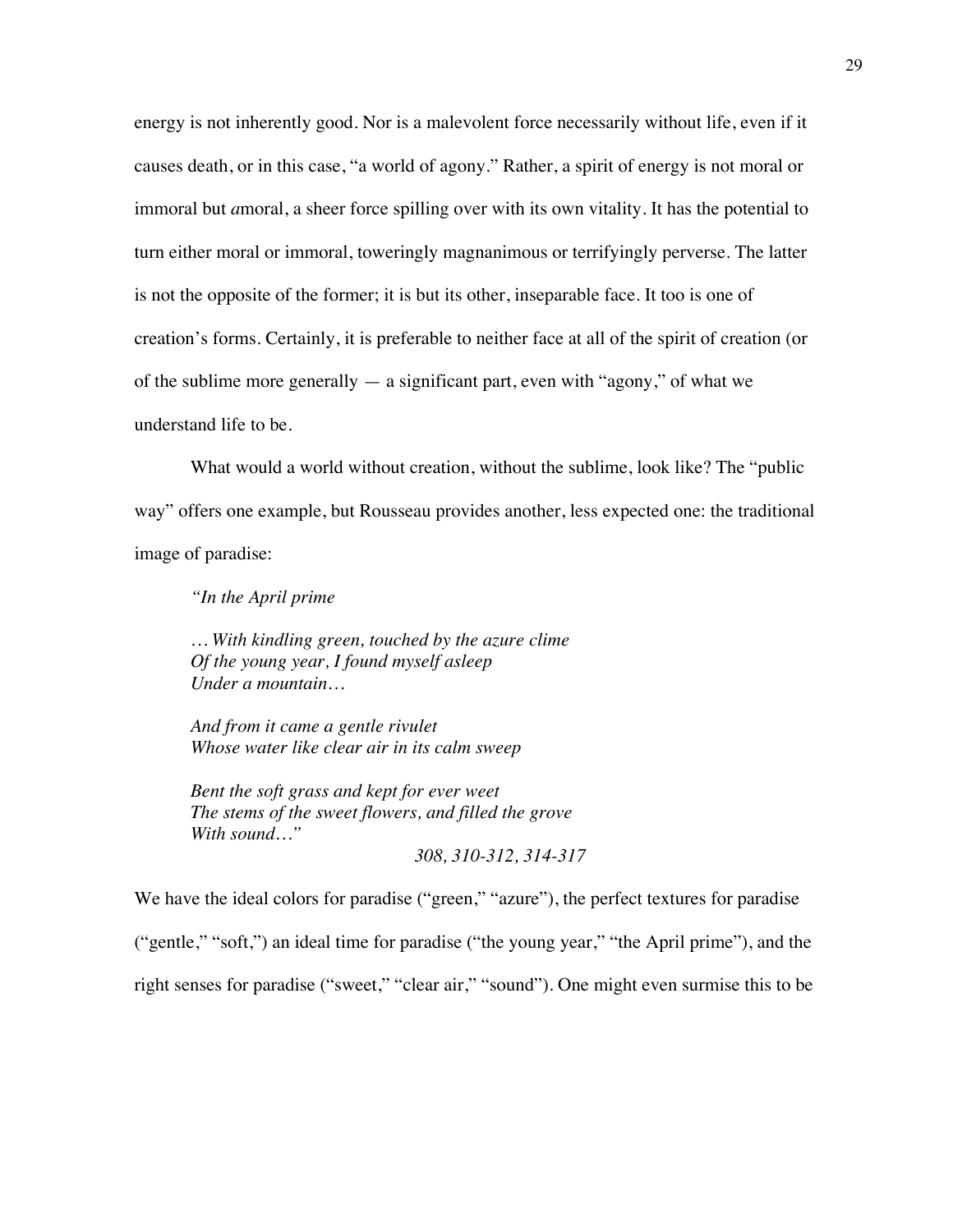Rousseau's beloved state of nature, in which "man is born free" before "everywhere he is in chains."28 But the kind of sound heard changes the scene from ideal to deeply sinister:

*"With sound which all who hear must needs forget All pleasure and all pain, all hate and love, Which they had known... A sleeping mother there would dream not of*

*The only child who died upon her breast…" 318-322*

Suddenly this paradise has become alarmingly, fundamentally different from the life we know. First: Forgetting "all pleasure" is quite a high price to pay for forgetting "all pain." That the two appear one after the other, connected by a coordinating conjunction, emphasis that the two are present or disappear together, inseparable. Moreover, even forgetting "all pain" is itself not necessarily an appealing option. Better that the mother's child not have died; but children do die, and the image of a mother whose child died but who is so hypnotized by paradise that she cannot even give the matter thought does not sound like paradise: it sounds like a fiendish, ghoulish dystopia. But finally and most significantly, Rousseau presents paradise as hypnosis, paradise as literally living "asleep" (this state of life being the one closest to death, except perhaps for unconsciousness, that we know). In the vanishing of feelings and feelings' energy, this supposed paradise presents in fact a kind of death. One must accept painful feelings to enjoy the sweet feelings that give life; but moreover, even painful feelings give life — just as even First Spirit is sublime, not only Second Spirit. Feelings of all kinds define you as a self, for no one has your exact feelings. They provide the spiritual power that turns existence into *living*, more than just a plain series of biological processes. In that sense, this paradise, far from being an exulted

<sup>28 &</sup>lt;http://aleph0.clarku.edu/huxley/UnColl/PMG/PMGetal/THH-RB.html>.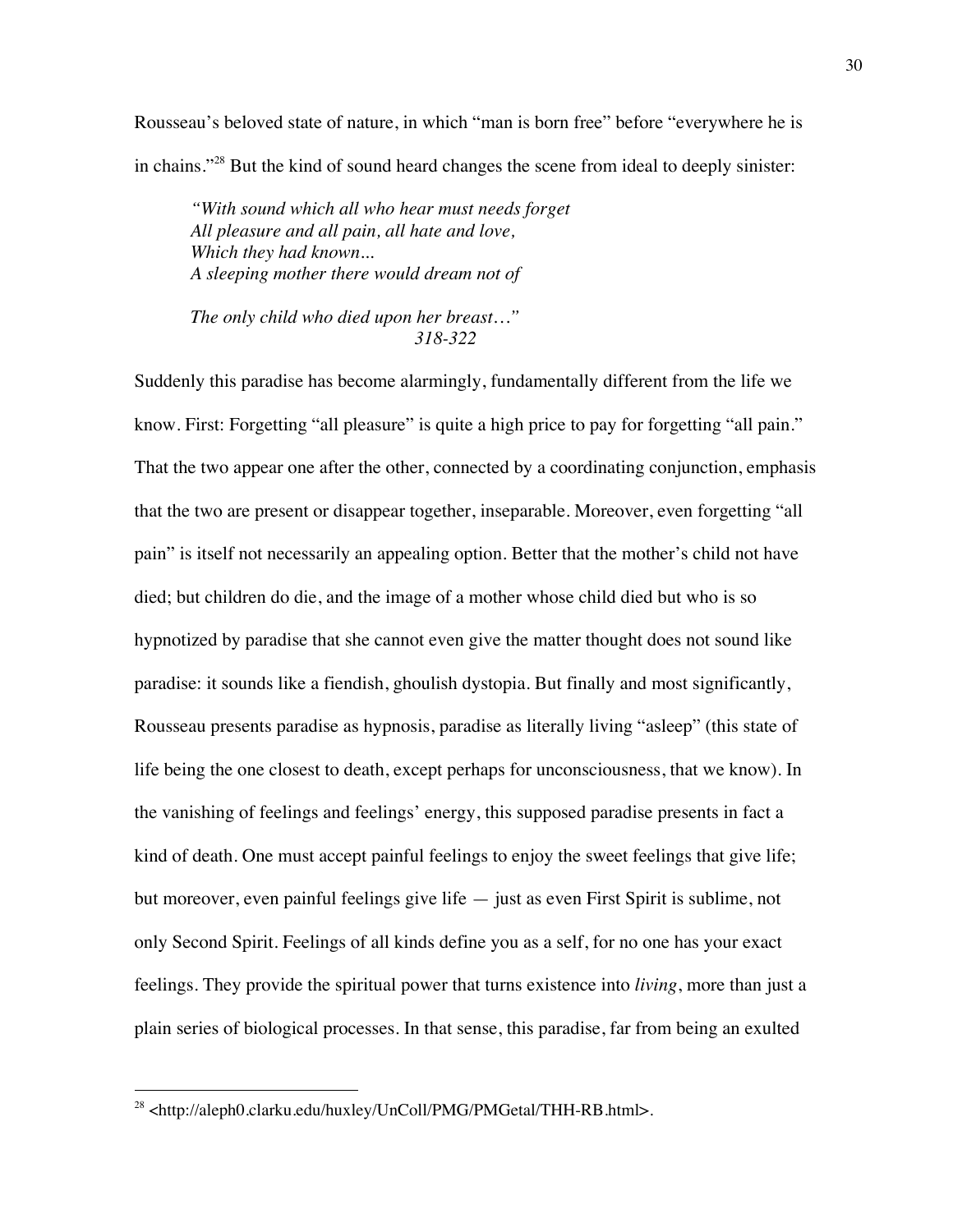life, becomes a form of death, the opposite of the grand vision of life Shelley presents in the "Ode" of sublime life ("The tumult of thy mighty harmonies… Sweet though in sadness" (59, 61)). The paradise of which Rousseau tells is far more lush than the "public way," but it just as drab, for want of energy, vitality and soul. Indeed, just as the public way's mass purposeless lulled its denizens into preparedness for a *danse macabre*, so too, this "paradise" and its eerie hypnosis leaves one without the energy to resist the chariot of death, which, as Rousseau relates to Shelley, made its original appearance in this mystical realm ("The new vision, and its cold bright car, / With savage music, stunning music, crost / The forest, and as if from some dread war / Triumphantly returning … (434-437).

### **IV. Conclusion**

Shelley's vision of the sublime comes with great significance, both in how to understand history and politics and in how to understand the world we have been given. Given that a political philosopher like Rousseau plays the role for the fictionalized Shelley of "Triumph" that a poet like Virgil played for Dante and a seer like Tiresias played for Odysseus, one would be remiss if one considered no political implications. The notion that it is better to create, "even if it be but a world of agony," than to act destructively suggests that in society, one ought to spend one's energy trying to create, to improve, to change, to redeem, even if its results be "but a world of agony," for the sake of the good that may come, and for the sake of the vitality that lies even in the "agony" that comes otherwise, rather than simply to glide along in society, disengaged and passive. This point of view fittingly, as in "Triumph," Rousseau gives it voice — would legitimize the French Revolution, as an experiment that, though gone wrong, deserves our blessing for replacing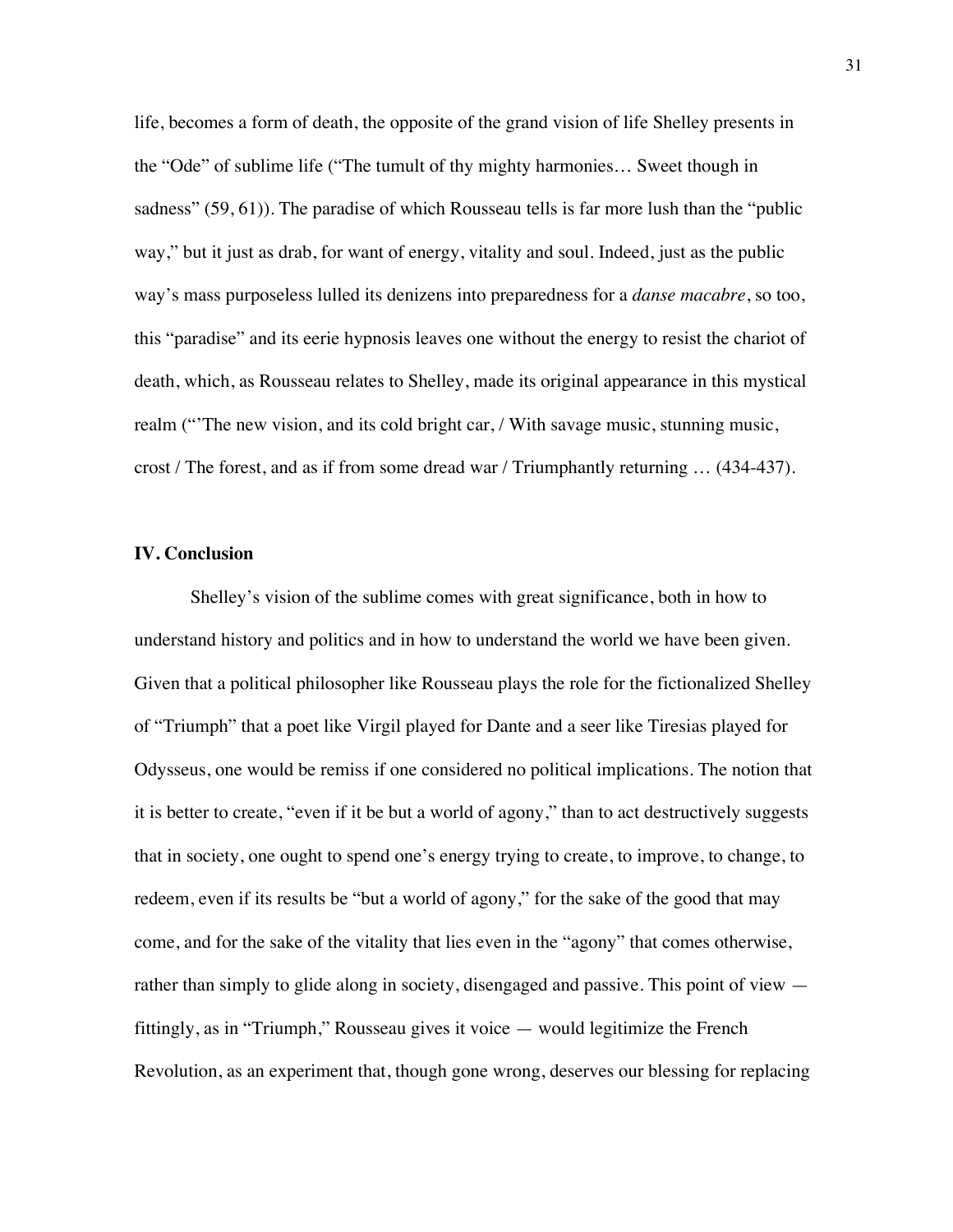a corrupt monarchy with the ideals of "liberty, equality, fraternity," ideals we still strive to achieve. Meanwhile, the speed with which the collective modern drudgery of "Triumph" devolves into a dance of death issues a stern warning against the dangers of mass culture. In the aftermath of a political movement whose catastrophes frequently came when the mob was acting as such and individuals gave themselves up to it, Shelley offers an "Ode" that shows the way to sublime individualism — whose glory later writers, like Ralph Waldo Emerson, would take up as well — and a *danse macabre*, in "Triumph," that illustrates the dangers of not following that path of the energy in independence.

But Shelley ultimately is not a mere policymaker. To imagine as much is to produce a crude, coarse and incomplete understanding of the meaning his poems offer. A poem called "The Triumph of Life" invites the reader to wonder how to define "life," and how too to define death, or whatever it is over which "life" must "triumph." "The Two Spirits—An Allegory," "Ode to the West Wind" and "The Triumph of Life" raise profound questions about our understandings of these phenomena so central to the human condition.

The words "death" and "life" have several, divergent meanings. "Death" can be a metonym for forces that cause death, powers of destruction, a force like First Spirit that "tracks" and "overtake[s]" and "shake[s]." When we imagine forces of death in Western culture, we are most likely imagining figures in this vein: the Grim Reaper, Satan, the Anti-Christ, or to a lesser extent, when one is a child, a particularly fearsome thunderstorm. Life, in contrast, is the force of creation, connection, love, joy, peace, repair and redemption. Here too the Judeo-Christian tradition encourages us to understand life in this sense: all of these attributes are the attributes we ascribe to God, and to the ideal parents. This traditional dichotomy of creation versus destruction, its roots deep in Judeo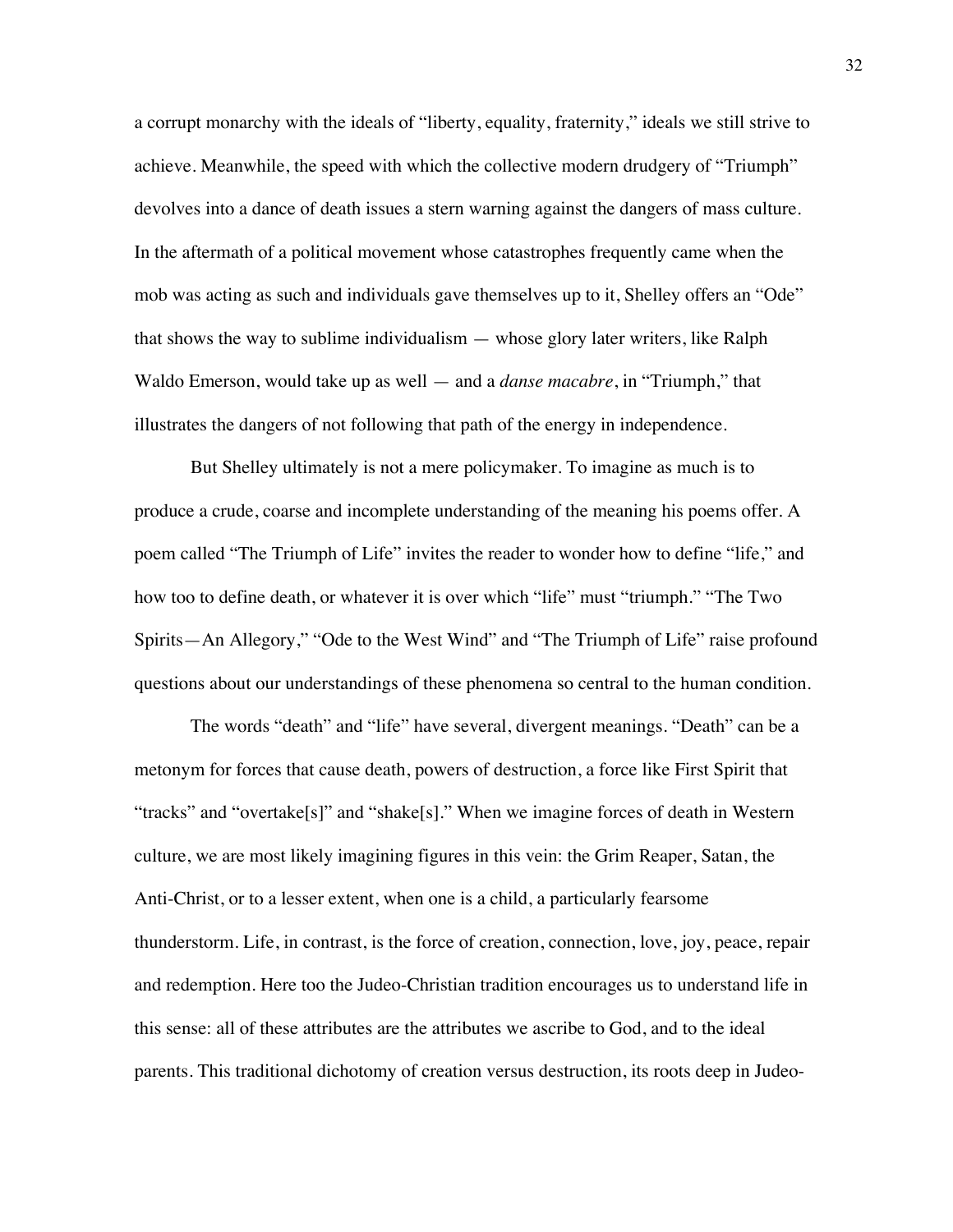Christian culture, serves as a lens through which to view a poem like the "Allegory" as indeed a struggle of life overcoming death, a metaphysical recasting of the epic contest between the Anti-Christ (like First Spirit) and the returned Jesus (like Second Spirit).

A similar understanding of death is as the event that those destructive forces cause: the end of a person's metabolic processes. Life is these processes, so long as they last. These definitions of the world are the most literal and ordinary. When we say a person "died," this sad relinquishing of the power to act, to do, to feel, in favor of permanent physical stasis and rigor mortis, is what we have in mind.

But another conception of death suggests that these states of stasis and of motion have spiritual counterparts. It defines death as the absence of a life-force, of energy, of vitality, of movement, of spirit. The presence of all of these powers — even when used for destruction — is what we mean when we say "living," or "being alive." (These two terms are better than "life," for this understanding of the world defines life as an active process, meriting a verb, not a thing to be possessed; a noun would not do.) Such a notion reveals that it is in fact possible to be literally alive —to retain the physical capabilities to move and act — yet in a profound sense to be dead already. One might live a life "chained" by "a heavy weight of hours," like the speaker of "Ode to the West Wind," or condemned to spend one's days "hastening onward" in a "public way," without direction, never to know "why / [One] made part of the multitude," as in the urban death-dancers of "The Triumph" of Life." Maybe one finds a supposed paradise, free of pain, but its price is a life stripped of pleasure, as in Rousseau's vision within Shelley's vision within the poem, "The Triumph of Life." Perhaps one lives out an existence that the Second Spirit of "The Two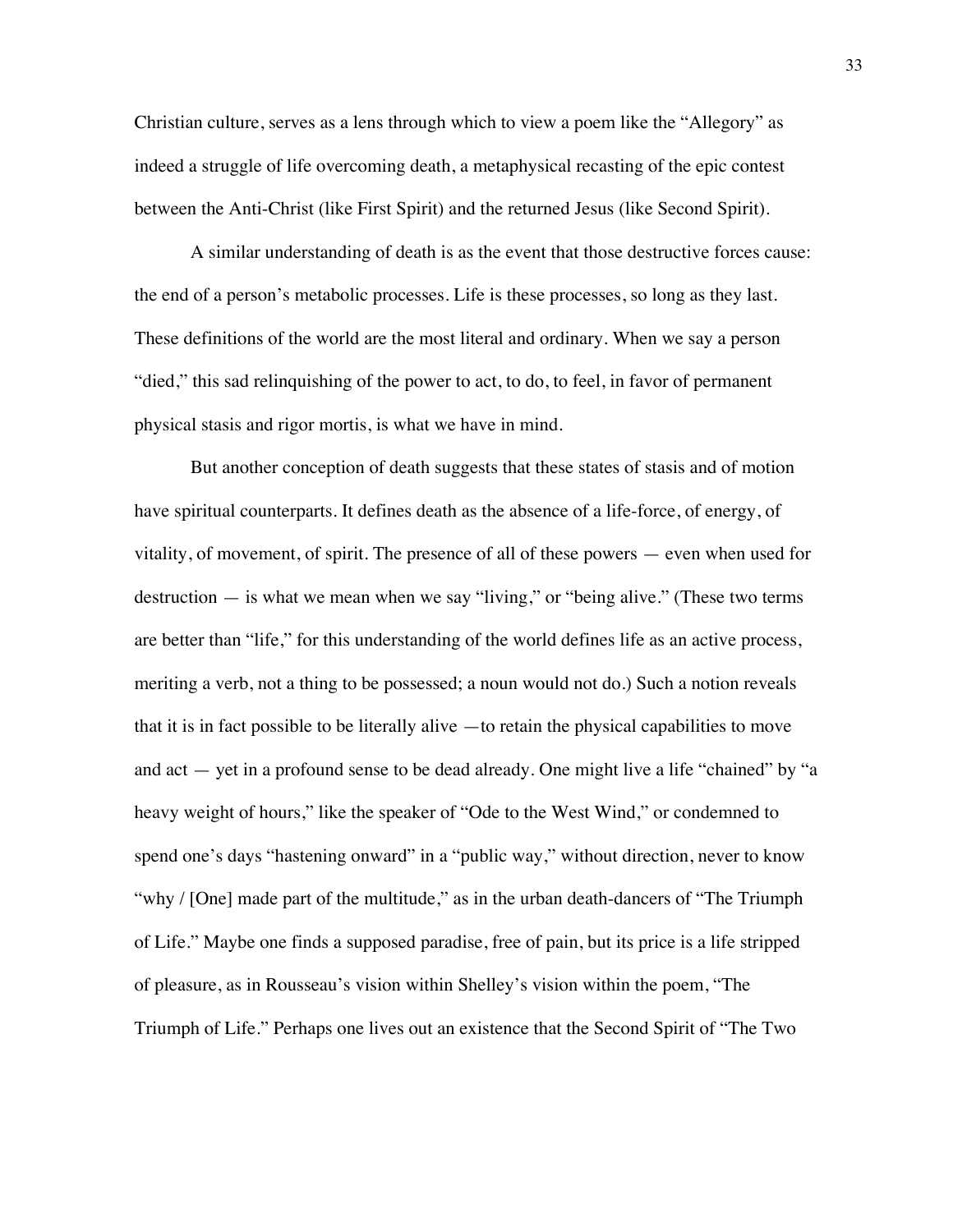Spirits—An Allegory" never touches, and that First Spirit never touches either, a life that no sublime spirit ever touches at all.

The visceral energy of Shelley's sublime verse, and the personal emptiness, or worse, cosmic horror that can unfold in that energy's absence illustrates that a weak, frail, purposeless, spiritless existence like any of these would be every bit as tragic a death as a literal, physical passing from this world. Even a life including the most perverse forms of energy — even to be "driven" to a "hectic" flight by the West Wind in winter; even to struggle and perhaps from time to time be overtaken by First Spirit's "red swift clouds of the hurricane" — is still a life of grappling, engaging, reveling, acting, *living*. It is far superior to no life at all. What is more, the lesson of Rousseau's dystopian vision in "Triumph" is that there is not even a way to revel in sublime, benevolent grandeur without some measure of sublime, towering pain. The two are not opposites, the latter to be avoided and the former to be sought. They are the same kind's opposing faces, as inseparable as the two faces of the Janus Bifrons, to be accepted, and indeed loved together, as *what life is*.

Shelley's vision of the sublime commands the reader to go out and pursue a genuine life of the spirit, before it is too late, before "boyhood" has expired, or the "chain[s]" have fallen, or the dance of death has begun in the "public way." Though illustrated so powerfully in Shelley's verse, this ordinance of the soul is perhaps most potently and succinctly issued by Alfred Tennyson, in his poem, "Ulysses":

*Come, my friends, 'Tis not too late to seek a newer world. Push off… Tho' much is taken, much abides; and though We are not now that strength which in old days Moved earth and heaven; that which we are, we are;*